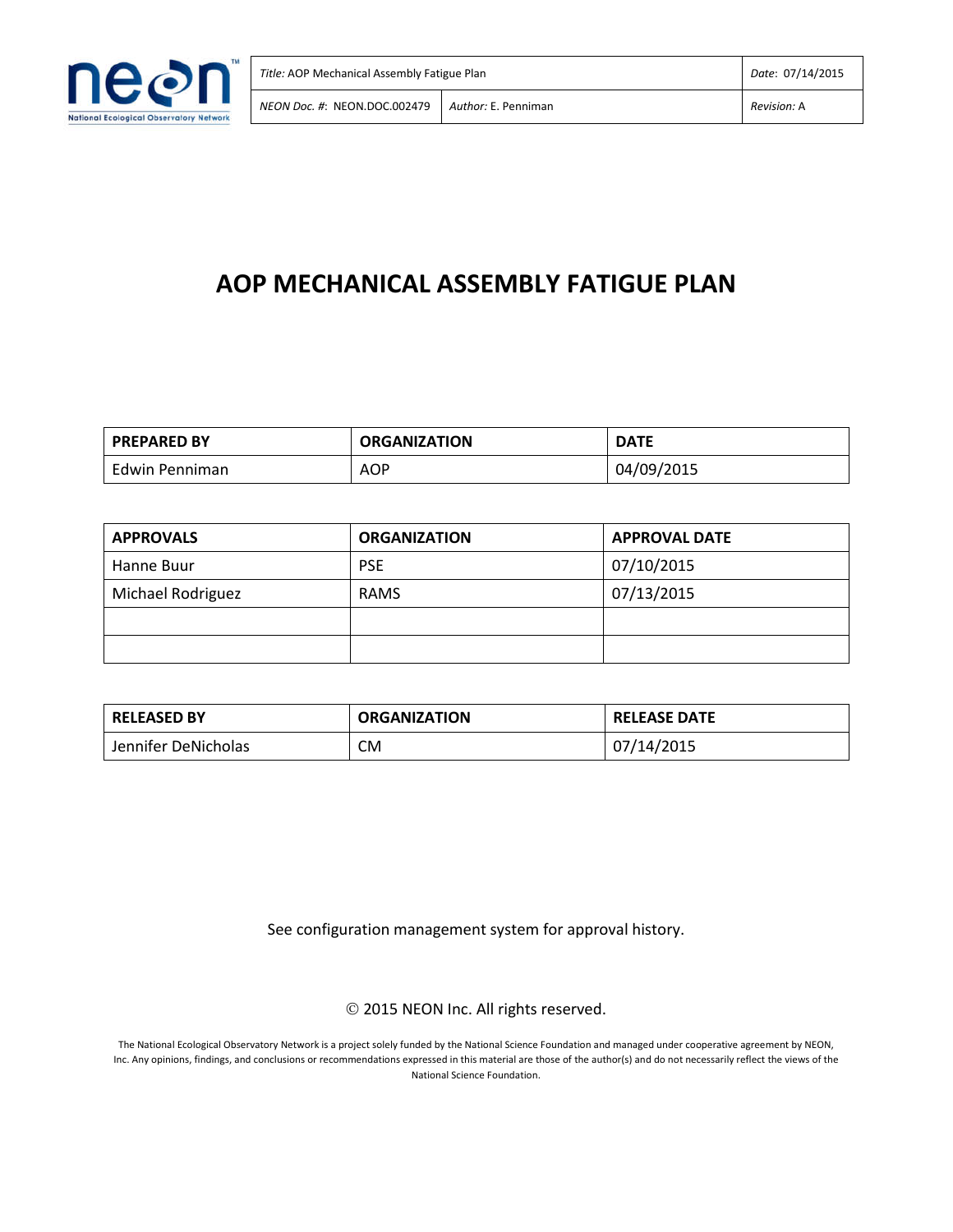

## **Change Record**

| <b>REVISION</b> | <b>DATE</b> | ECO#        | <b>DESCRIPTION OF CHANGE</b> |
|-----------------|-------------|-------------|------------------------------|
| A               | 07/14/2015  | l ECO-02882 | Initial Release              |
|                 |             |             |                              |
|                 |             |             |                              |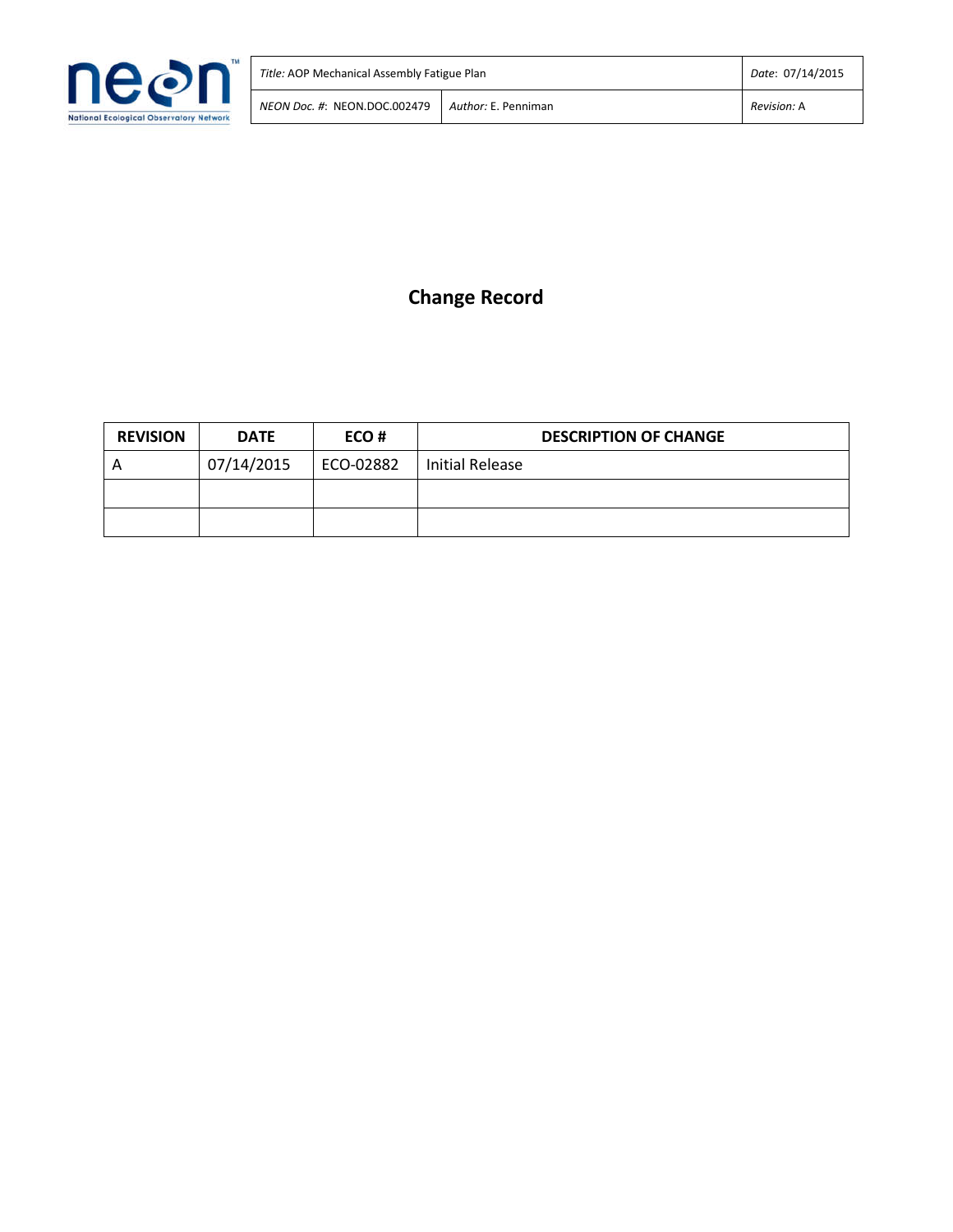

#### **TABLE OF CONTENTS**

| 1              |       |  |
|----------------|-------|--|
|                | 1.1   |  |
|                | 1.2   |  |
| $\overline{2}$ |       |  |
|                | 2.1   |  |
|                | 2.2   |  |
|                | 2.3   |  |
|                | 2.4   |  |
|                | 2.5   |  |
| 3              |       |  |
| 4              |       |  |
|                | 4.1   |  |
|                | 4.2   |  |
|                | 4.3   |  |
|                | 4.3.1 |  |
|                | 4.3.2 |  |
|                | 4.3.3 |  |
|                | 4.4   |  |
|                | 4.5   |  |
|                | 4.6   |  |
|                | 4.7   |  |
| 5              |       |  |
|                | 5.1   |  |
| 6              |       |  |
|                | 6.1   |  |
| 7              |       |  |
| 8              |       |  |
| 9              |       |  |
| 10             |       |  |
|                |       |  |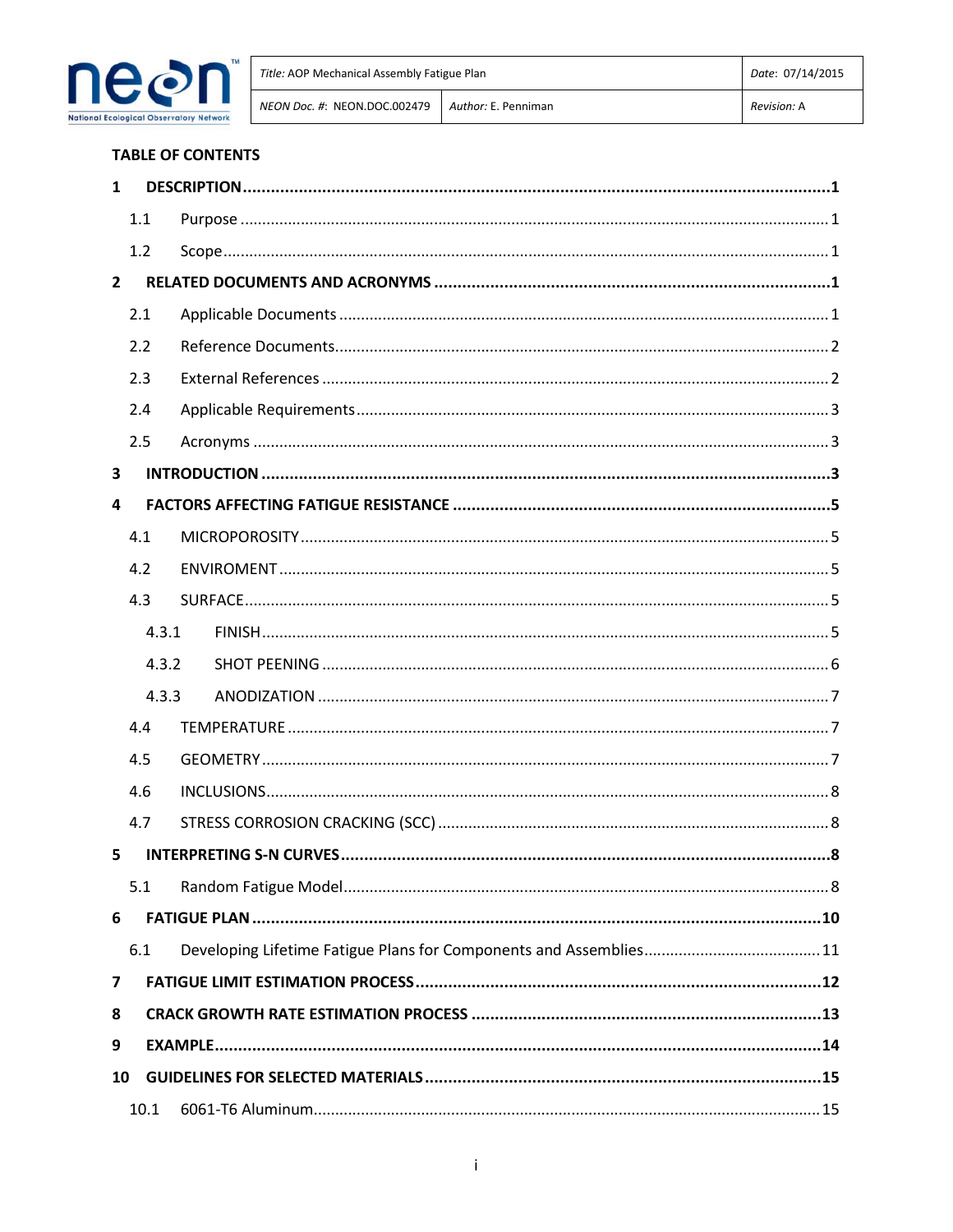

| Title: AOP Mechanical Assembly Fatigue Plan |                     | Date: 07/14/2015 |
|---------------------------------------------|---------------------|------------------|
| NEON Doc. #: NEON.DOC.002479                | Author: E. Penniman | Revision: A      |

## **LIST OF TABLES AND FIGURES**

| Table 2 - 6061-T6 fatigue equations indicating max allowable stress as a function of number of cycles (n) |
|-----------------------------------------------------------------------------------------------------------|
|                                                                                                           |
| Table 3 - 7075-T6 fatigue equations indicating max allowable stress as a function of number of cycles (n) |
|                                                                                                           |
| Table 4 - AZ31B fatigue equations indicating max allowable stress as a function of number of cycles (n)21 |
| Table 5 - Ti6AlV4 fatigue equations indicating max allowable stress as a function of number of cycles (n) |
|                                                                                                           |

| Figure 7 – Different profiles of the error equation along the S-N curve for laminate panel (ER[11])10 |  |
|-------------------------------------------------------------------------------------------------------|--|
|                                                                                                       |  |
|                                                                                                       |  |
|                                                                                                       |  |
|                                                                                                       |  |
| Figure 12 – 6061-T6 S-N data from a rotating beam test (ER[12]) fitted with the RFL Equation 1 16     |  |
| Figure 13 - Probability density of the residual left by fitting Equation 1 to the 6061-T6 S-N data 16 |  |
|                                                                                                       |  |
| Figure 15 - Probability density of the residual from fitting the 7075-T6 data with Eq. 1 18           |  |
|                                                                                                       |  |
| Figure 17 - Probability density of the residual from fitting the AZ31 data with Eq. 120               |  |
|                                                                                                       |  |
| Figure 19 - Probability density of the residual from fitting the Ti6Al4V data with Eq. 122            |  |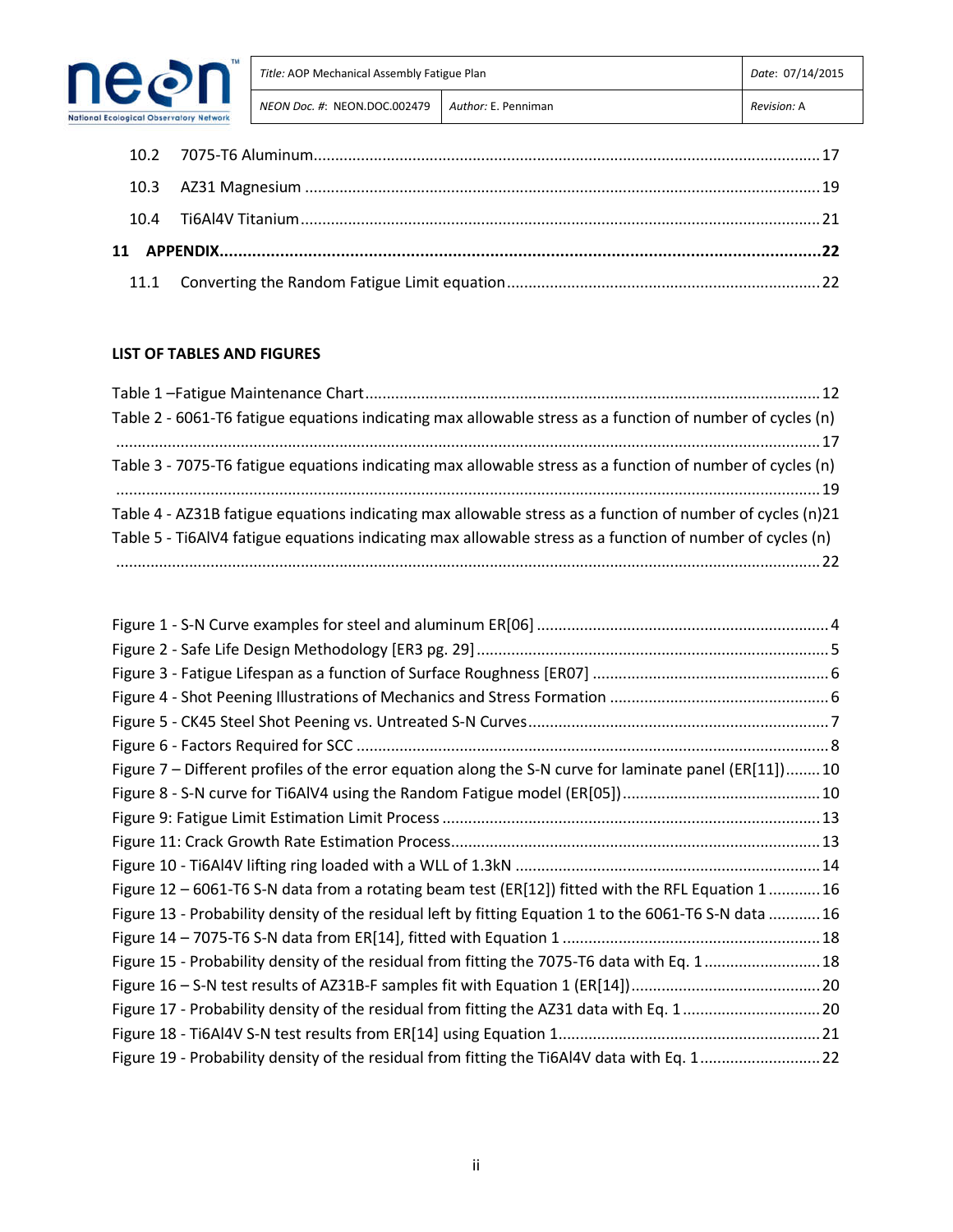

## **1 DESCRIPTION**

## **1.1 Purpose**

The purpose of this document is to establish a plan for assessing stress loads on components and assemblies due to mechanical fatigue and to develop the plan for monitoring and inspecting components and assemblies to ensure that failure of mechanical components does not occur due to fatigue. This plan has been developed by the NEON Airborne Observation Platform (AOP) Team to address fatigue issues associated with AOP Payloads and ground support equipment. The major objectives of this plan are:

- To derive and define a plan which is designed to minimize the probably of structural failure due to cyclic loading, including vibration
- To define what needs to be on a proof loading or non-destructive testing schedule
- To define how assemblies are to be proof loaded and inspected
- To define when assemblies need to be inspected and proof loaded
- To define who does the inspection and proof loading

## **1.2 Scope**

This fatigue plan applies to all mechanical assemblies with a single point of failure. Even though fatigue usually occurs to a high number of loading cycles and low stress, this plan also applies to assemblies with high stresses and/or assemblies with a low number of loading cycles.

The 3 risks to the longevity of any mechanical design are:

- Corrosion
- Wear
- Fatigue

This document only addresses fatigue.

## **2 RELATED DOCUMENTS AND ACRONYMS**

#### **2.1 Applicable Documents**

Applicable documents contain information that shall be applied in the current document. Examples are higher level requirements documents, standards, rules and regulations.

| AD [01] | NEON.DOC.015015 AOP-1 Payload Integration Mount Design Report |
|---------|---------------------------------------------------------------|
| AD [02] |                                                               |
| AD [03] |                                                               |
| AD [04] |                                                               |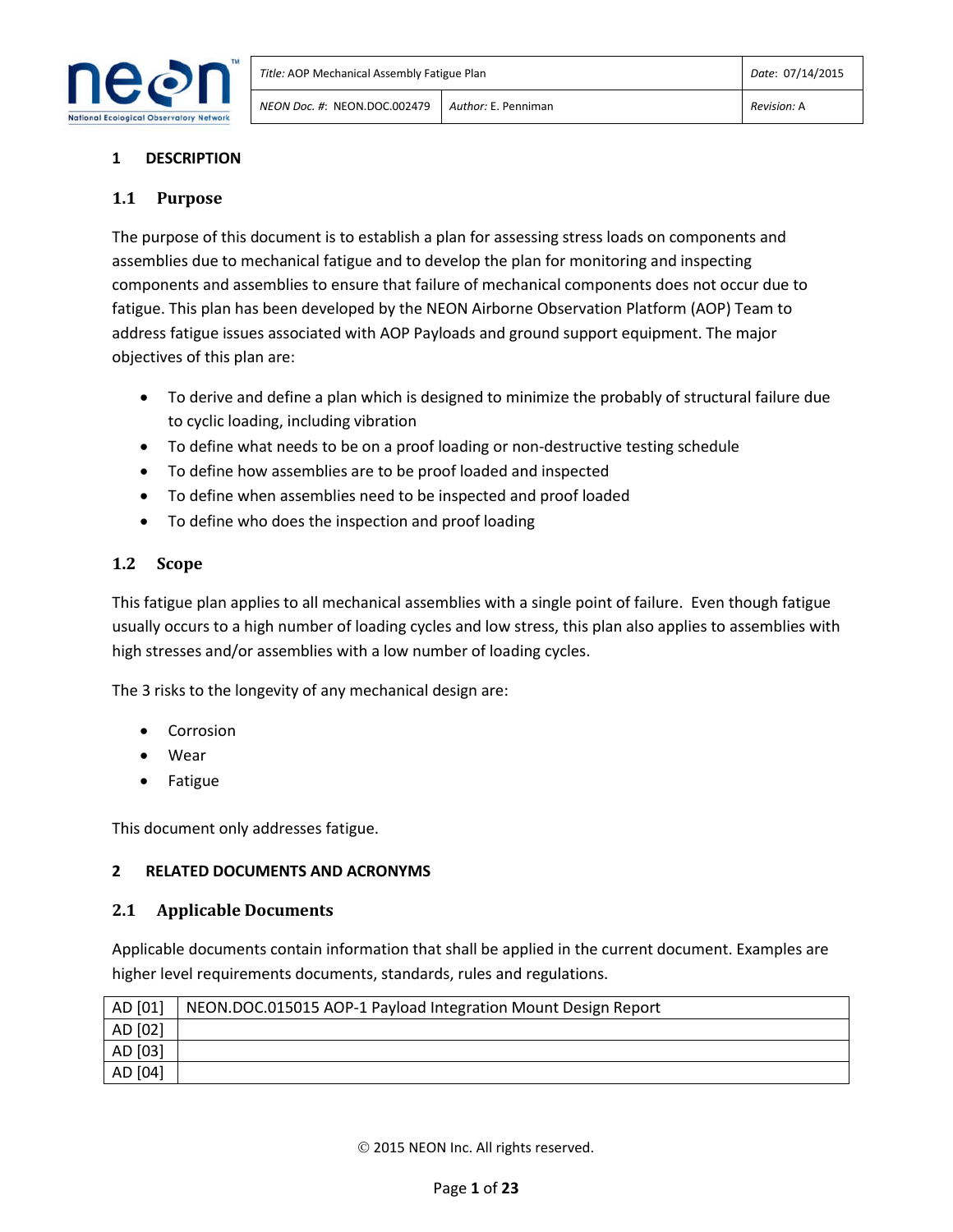

## **2.2 Reference Documents**

Reference documents contain information complementing, explaining, detailing, or otherwise supporting the information included in the current document.

| RD [01] | NEON.DOC.000008 | NEON Acronym List      |
|---------|-----------------|------------------------|
| RD [02] | NEON.DOC.000243 | NEON Glossary of Terms |
| RD [03] |                 |                        |
| RD [04] |                 |                        |

#### **2.3 External References**

External references contain information pertinent to this document, but are not NEON configurationcontrolled. Examples include manuals, brochures, technical notes, and external websites.

| ER [01] | Material and Design Optimization for an Aluminum Bike Frame, Worcester Polytechnic   |
|---------|--------------------------------------------------------------------------------------|
|         | Institute Thesis, Dweyer, Shaw, Tombarelli, April 26 <sup>th</sup> 2012              |
| ER [02] | Elements of Metallurgy and Engineering Alloys, ASM International #05224G, 2008       |
| ER [03] | <b>DEPARTMENT OF DEFENCE</b>                                                         |
|         | DEFENCE SCIENCE AND TECHNOLOGY ORGANISATION                                          |
|         | AERONAUTICAL RESEARCH LABORATORY                                                     |
|         | MELBOURNE, VICTORIA                                                                  |
|         | <b>Technical Report 15</b>                                                           |
|         | HELICOPTER STRUCTURES - A REVIEW OF LOADS, FATIGUE                                   |
|         | DESIGN TECHNIQUES AND USAGE MONITORING                                               |
| ER[04]  | Gigacycle Fatigue Behavior of High Strength Aluminum Alloys                          |
|         | QY Wang,*, T Lib, XG Zeng, Procedia Engineering 2 (2010) 65-70                       |
| ER[05]  | <b>ANALYSIS OF METHODS FOR</b>                                                       |
|         | DETERMINING HIGH CYCLE FATIGUE                                                       |
|         | STRENGTH OF A MATERIAL WITH                                                          |
|         | <b>INVESTIGATION OF Ti-6Al-4V GIGACYCLE</b>                                          |
|         | <b>FATIGUE BEHAVIOR</b>                                                              |
|         | <b>DISSERTATION</b>                                                                  |
|         | Randall D. Pollak, Major, USAF                                                       |
|         | AFIT/DS/ENY/06-07                                                                    |
|         | DEPARTMENT OF THE AIR FORCE                                                          |
|         | <b>AIR UNIVERSITY</b>                                                                |
|         | AIR FORCE INSTITUTE OF TECHNOLOGY                                                    |
|         | Wright-Patterson Air Force Base, Ohio                                                |
|         | APPROVED FOR PUBLIC RELEASE; DISTRIBUTION UNLIMITED                                  |
| ER[06]  | Elements of Metallurgy and Engineering Alloys (#05224G), American Society for Metals |
| ER[07]  | http://www.efunda.com/formulae/solid mechanics/fatigue/fatigue factor.cfm            |
| ER[08]  | <b>Shot Peening</b>                                                                  |
|         | APPLICATIONS                                                                         |
|         | <b>NINTH EDITION</b>                                                                 |
|         | METAL IMPROVEMENT COMPANY                                                            |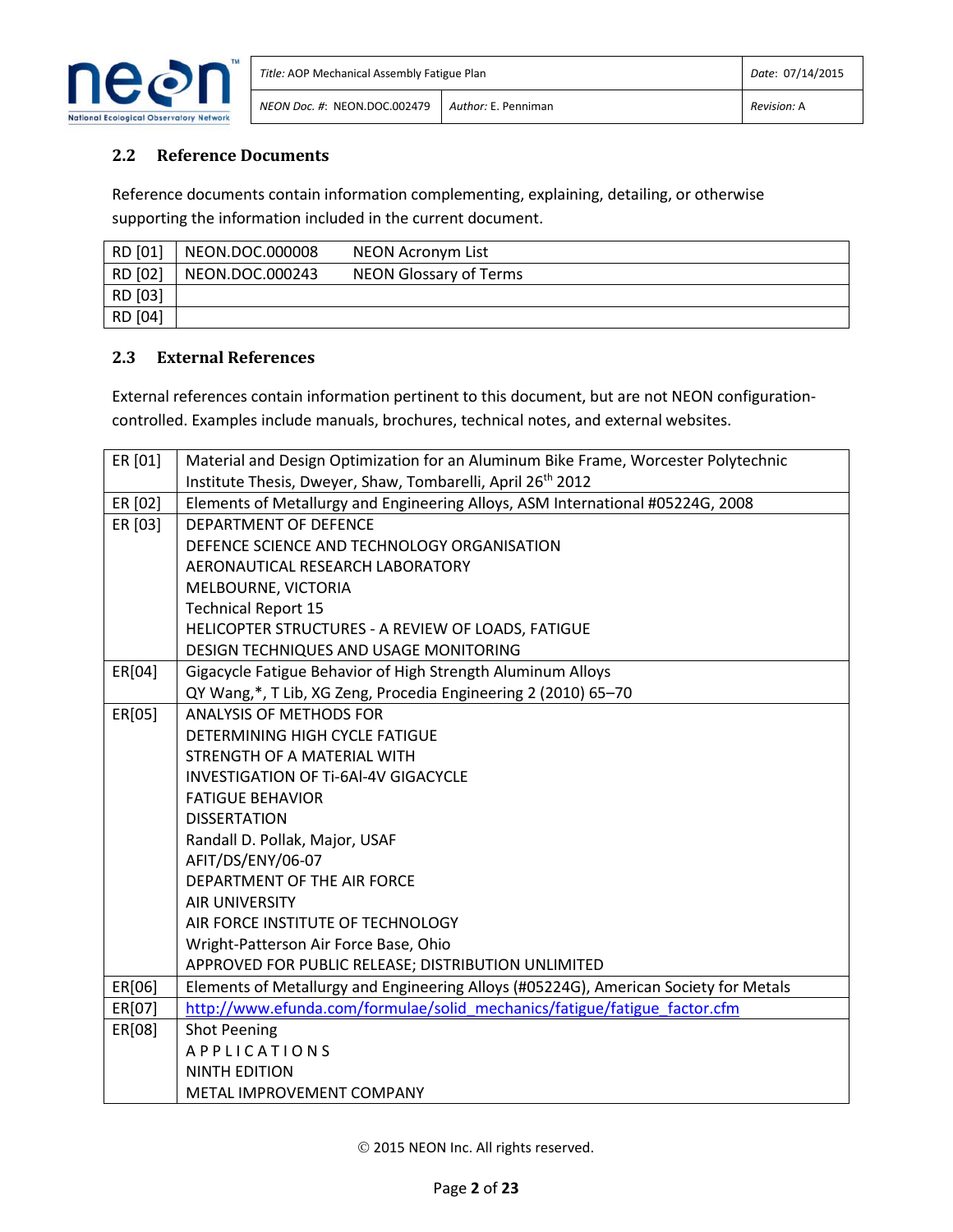

|        | ASubsidiary of Curtiss - Wright Corporation                                             |
|--------|-----------------------------------------------------------------------------------------|
| ER[09] | IMPROVING THE FATIGUE RESPONSE OF AEROSPACE                                             |
|        | <b>STRUCTURAL JOINTS</b>                                                                |
|        | Cindie Giummarra and Harry R. Zonker                                                    |
|        | Alcoa Inc., Alcoa Technical Center, Pittsburgh, Pennsylvania, USA                       |
| ER[10] | Rooke, D.P. and Cartwright, D.J. (1976). Compendium of stress intensity factors. HMSO   |
|        | Ministry of Defence. Procurement Executive                                              |
| ER[11] | Estimating Fatigue Curves With the Random Fatigue-Limit Model, Pascual and Meeker, 1999 |
| ER[12] | Fatigue Data Book: Light Structural Alloys, ASM International                           |
| ER[13] | Charles Annis, PE, Statistical Engineering,                                             |
|        | http://www.statisticalengineering.com/random fatigue limit.htm                          |
| ER[14] | MIL-HDBK-5                                                                              |
| ER[15] | http://en.wikipedia.org/wiki/Almen strip                                                |
| ER[16] | Summary of Stress Intensity Factors, Alan Liu, Rockwell International                   |

#### **2.4 Applicable Requirements**

| DOORS Requirement ID | <b>Requirement Title</b> |
|----------------------|--------------------------|
|                      |                          |
|                      |                          |
|                      |                          |

#### **2.5 Acronyms**

| AOP | Airborne Observation Platform | WLL | Working Load Limit   |
|-----|-------------------------------|-----|----------------------|
| SCC | Stress Corrosion Cracking     | RFL | Random Fatigue Limit |

#### **3 INTRODUCTION**

Fatigue is the weakening of a material caused by periodic loads. It is estimated that 90% of structural failures are due to fatigue (ER[02]). Fatigue is cumulative, meaning that the damage adds up over time, eventually leading to failure, except in cases with certain materials when stress is below a fatigue limit (also known as the endurance limit). The existence is still a subject of a debate; one argument is that everything will crack, given enough time and another argument is that unless the stress is high enough to alter molecular bonds, then the structure will last indefinitely. One example would be naturally occurring crystals, which are subjected to stresses from Brownian motion, which is at a very high frequency, yet the crystals do not crack millions of years after formation. Research acknowledges that some materials such as steel and titanium have an endurance limit where "Below a certain stress level, the steel alloy will never fail due to cyclic loading alone." [ER02]. There is no theorized fatigue limit for other materials such as aluminum because new, longer fatigue tests expose cracking at a higher number of cycles. Presently, there are no tests which go beyond 10^10 cycles. The variability in the test results leads to further uncertainty on whether or not a fatigue limit exists for some, if not all, materials.

Around 1900, the Wohler curve, also known as the S-N curve was introduced. An S-N curve is shown for steel and aluminum inFigure 1; it shows the maximum allowable stress (or, stress amplitude as shown in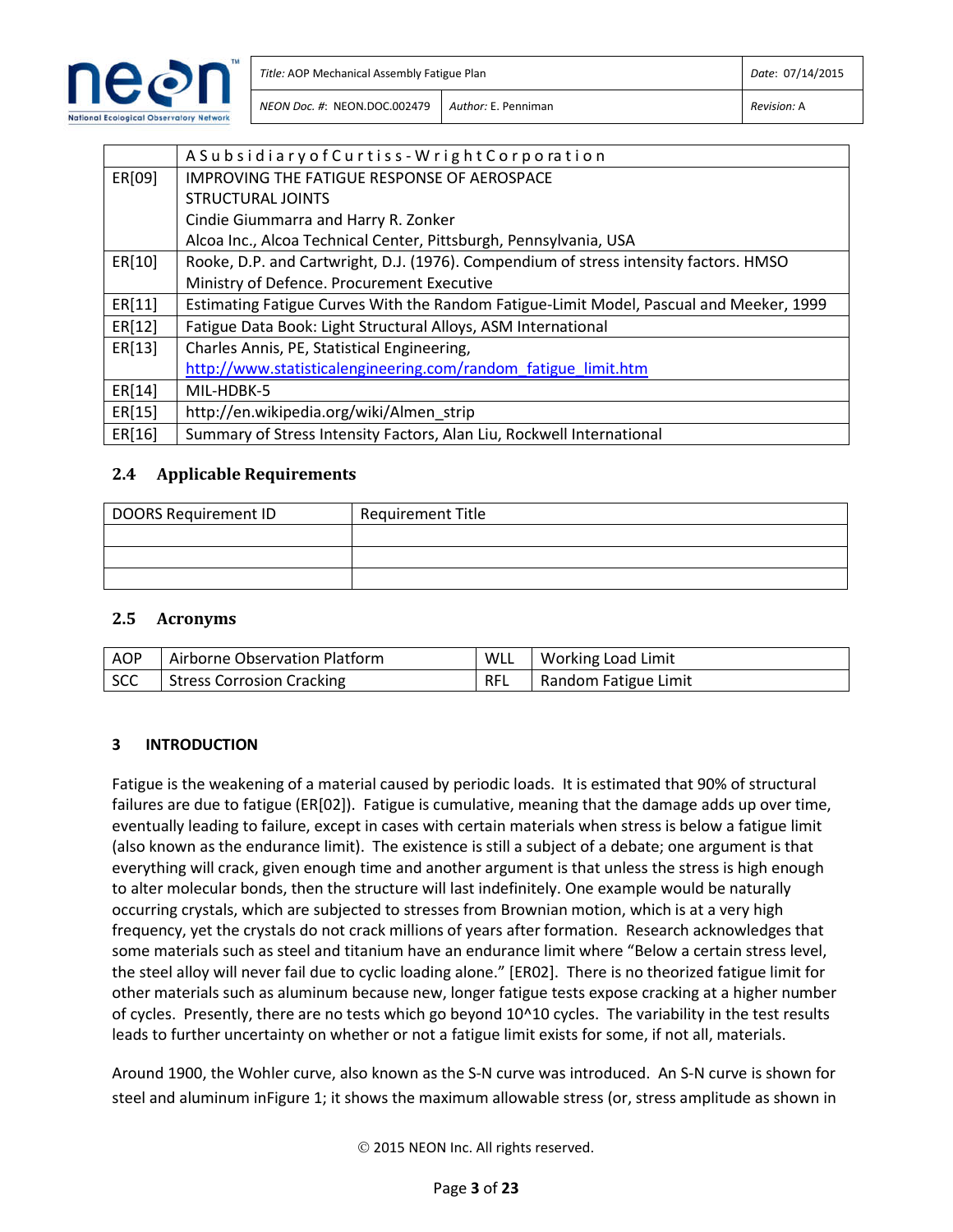

Figure 1), S, for a material subjected to N cycles. Materials scientists theorize that steel has a fatigue limit, but not aluminum.As you can see from Figure 1, the S-N curve for aluminum never levels off. This means that it is not possible to design an aluminum structure with the comfort of it never cracking.



Figure 1 - S-N Curve examples for steel and aluminum ER[06]

Even though aluminum will fatigue, given enough cycles and stress, it is still used for bicycle frames and rock climbing carabiners. Over time, the industry has responded to bicycle frame cracking by modifying the frame design to lower stress to a level which equates to 490,000 cycles [ER1 pg. 80]. For carabiners, the solution is to require the user to replace the carabiner after only 1 fall. This is due to the carabiner having a single point of catastrophic failure. In helicopter blade design, the retirement lifetime of the blade is calculated using the Safe Life methodology as shown in Figure 2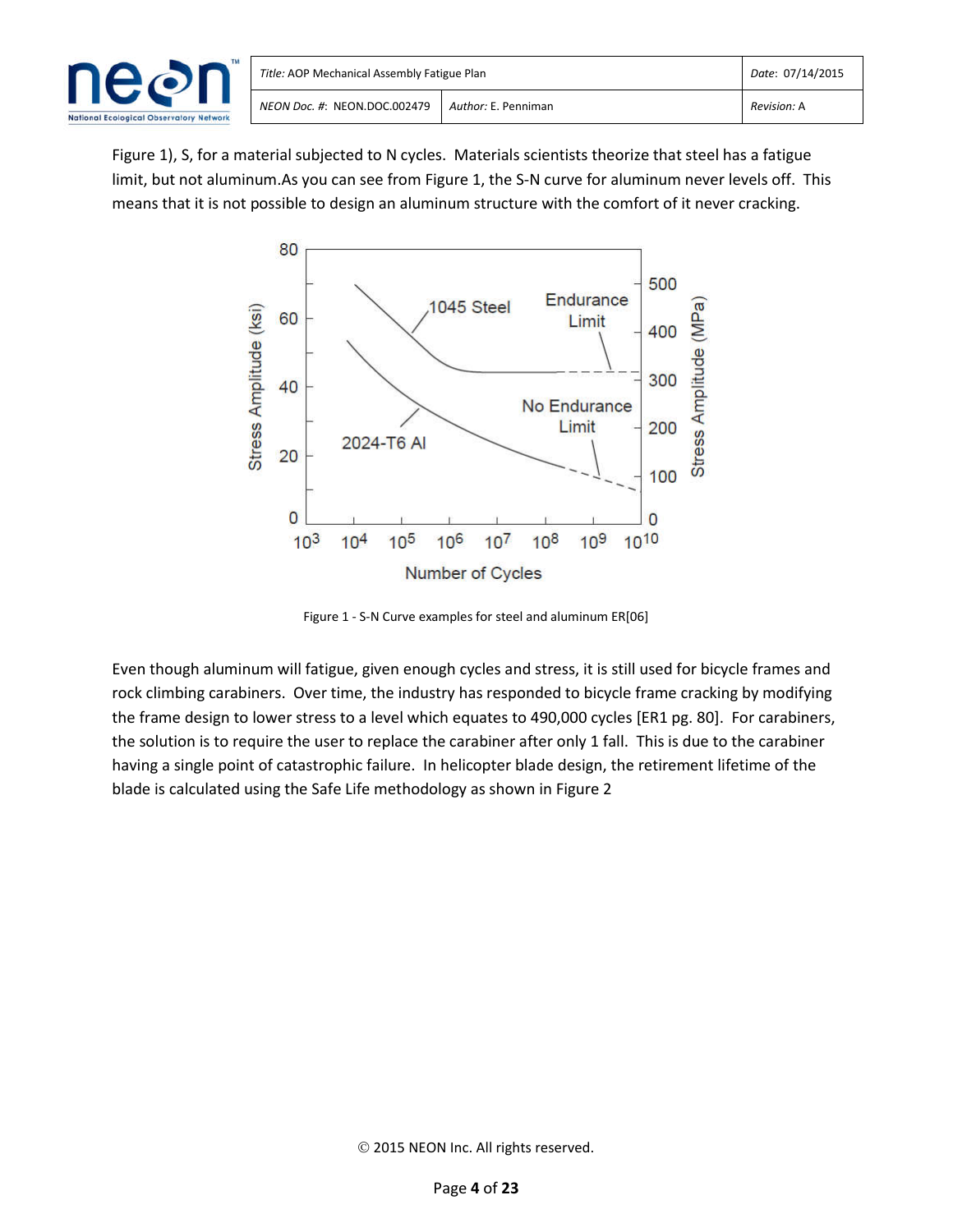



Figure 2 - Safe Life Design Methodology [ER3 pg. 29]

## **4 FACTORS AFFECTING FATIGUE RESISTANCE**

## **4.1 MICROPOROSITY**

Microporosity is controlled for standard billets and stock, but it can become an issue for custom castings.

## **4.2 ENVIROMENT**

It is usually assumed that the fatigue would take place in air, but it makes a great difference, in the lifetime of the structure, if it is immersed in water. For corrosive environments, refer to Secion 4.7 on stress corrosion cracking.

## **4.3 SURFACE**

## **4.3.1 FINISH**

Based on the theory of crack growth rates in ER[06], the crack growth rate is dependent on the initial crack depth. In general, cracks usually initiate at the surface (ER[06]), so one would expect there to be a correlation between roughness and fatigue life span. A small study on the effect of surface roughness is shown in Figure 3; unfortunately, the study didn't state the exact roughness metric such as RMS, peakto-valley, etc... This study was based on a stress of 665MPa and SAE 3130 steel.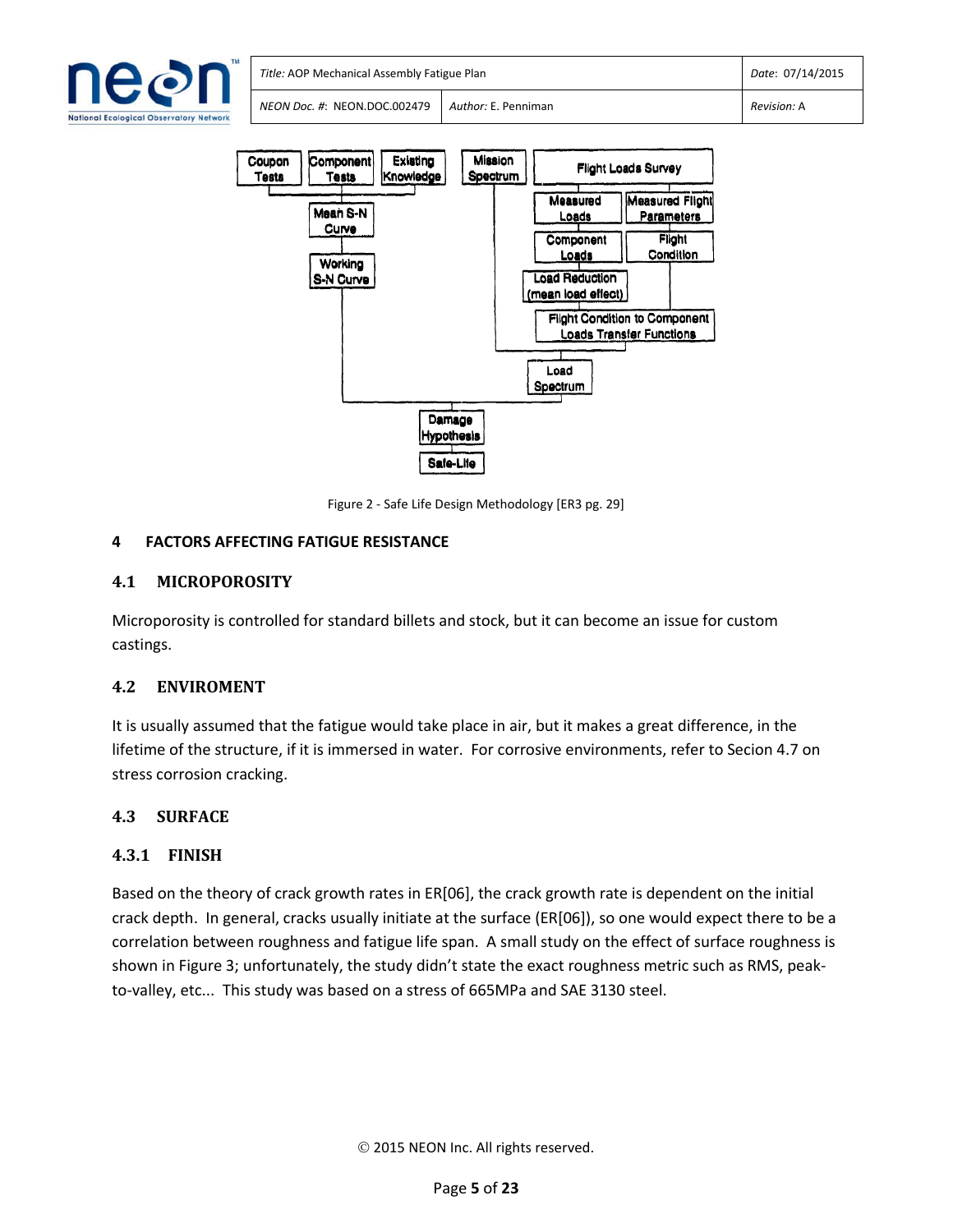



Figure 3 - Fatigue Lifespan as a function of Surface Roughness [ER07]

As you can see, there is a bulk dependence on surface roughness, but there are other factors influencing the fatigue lifetime.

## **4.3.2 SHOT PEENING**

Shot peening creates compressive stresses on the surface of a part by shooting a spray of hard, round particles at it. Shot peening originated from blacksmiths extending the life of leaf springs by hitting the entire concave surface with a ball-peen hammer. Sometimes, shot peening has been reported to increase the fatigue life of a metal part by up to 10x (ER[07]).



Figure 4 - Shot Peening Illustrations of Mechanics and Stress Formation

The benefits of shot peening are dependent on the material. The parameters of the peening process are also important; these include:

- Air pressure
- Shot material
- Shot diameter
- Shot mass flow
- Nozzle diameter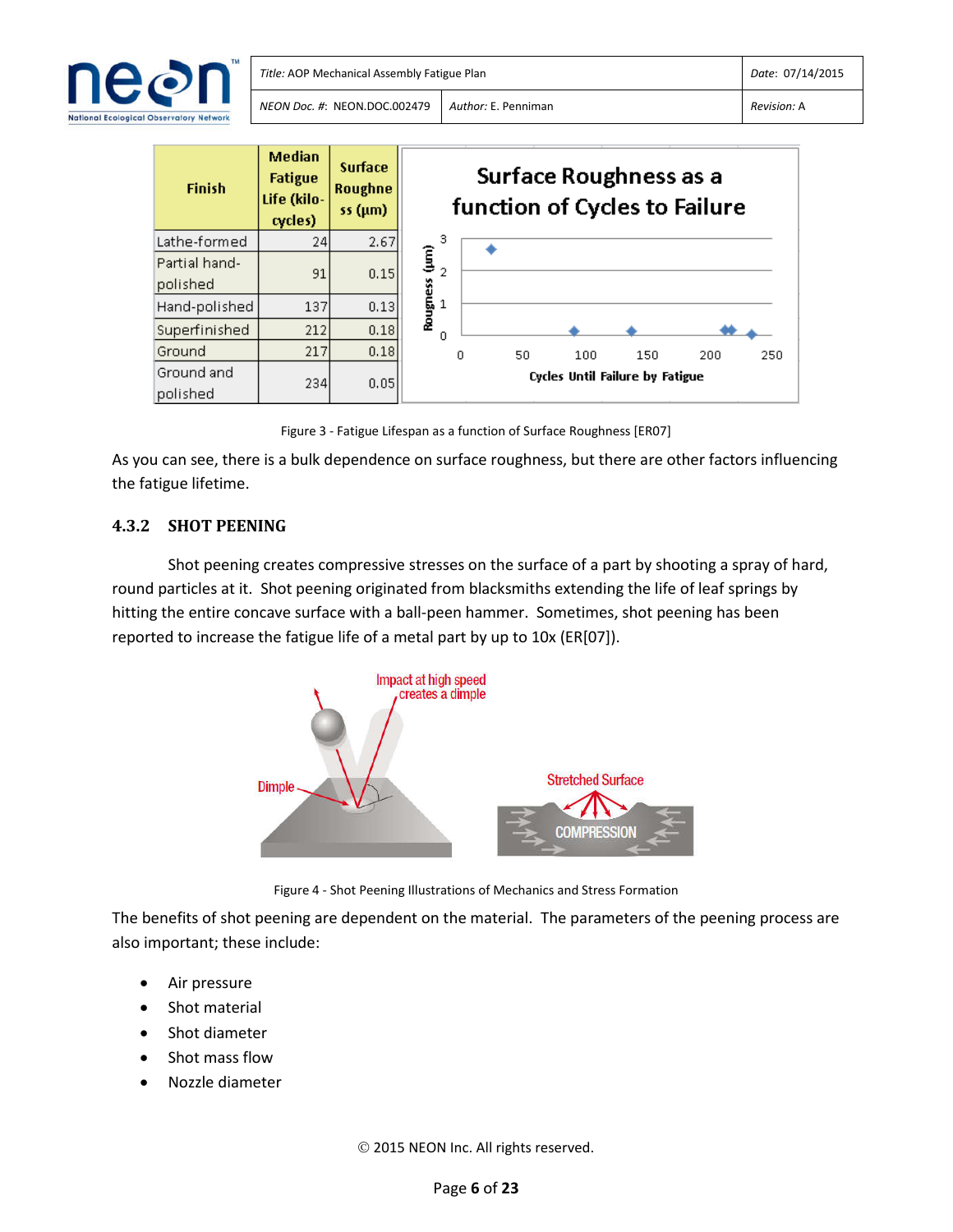

Below is an example of the improvement in fatigue life of CK45 steel due to shot peening.



Figure 5 - CK45 Steel Shot Peening vs. Untreated S-N Curves

In conclusion, shot peening is a valuable resource for the improvement of fatigue life. To correctly estimate the fatigue life of a particular part design, one will need to identify an S-N curve of the same alloy and to implement quality controls, such as an Almen Strip (ER [15]), to ensure that adequate surface compressive stresses are developed during the peening process.

## **4.3.3 ANODIZATION**

It has been shown on 7085 aluminum that anodization does not reduce the fatigue life (ER[09]). ER[10] reports a 6X reduction in the fatigue life of a 7010 aluminum part, due to anodization.

In conclusion, it is not possible to make a blanket statement about anodization. This is still a subject of research, so an S-N curve for the exact alloy should be referenced for proper fatigue life estimation.

## **4.4 TEMPERATURE**

There are studies, showing a reduction in fatigue life at high temperatures. This doesn't apply to the AOP, since we do not have any high temperature assemblies.

## **4.5 GEOMETRY**

Maximizing internal radii of machined or cast parts is important because it decreases stress concentrations and extends the fatigue life. Usually the stresses are estimated through finite element model, so the stresses due to internal radii are already taken into account.. The finite element model generates stresses which are supplied to the fatigue analysis.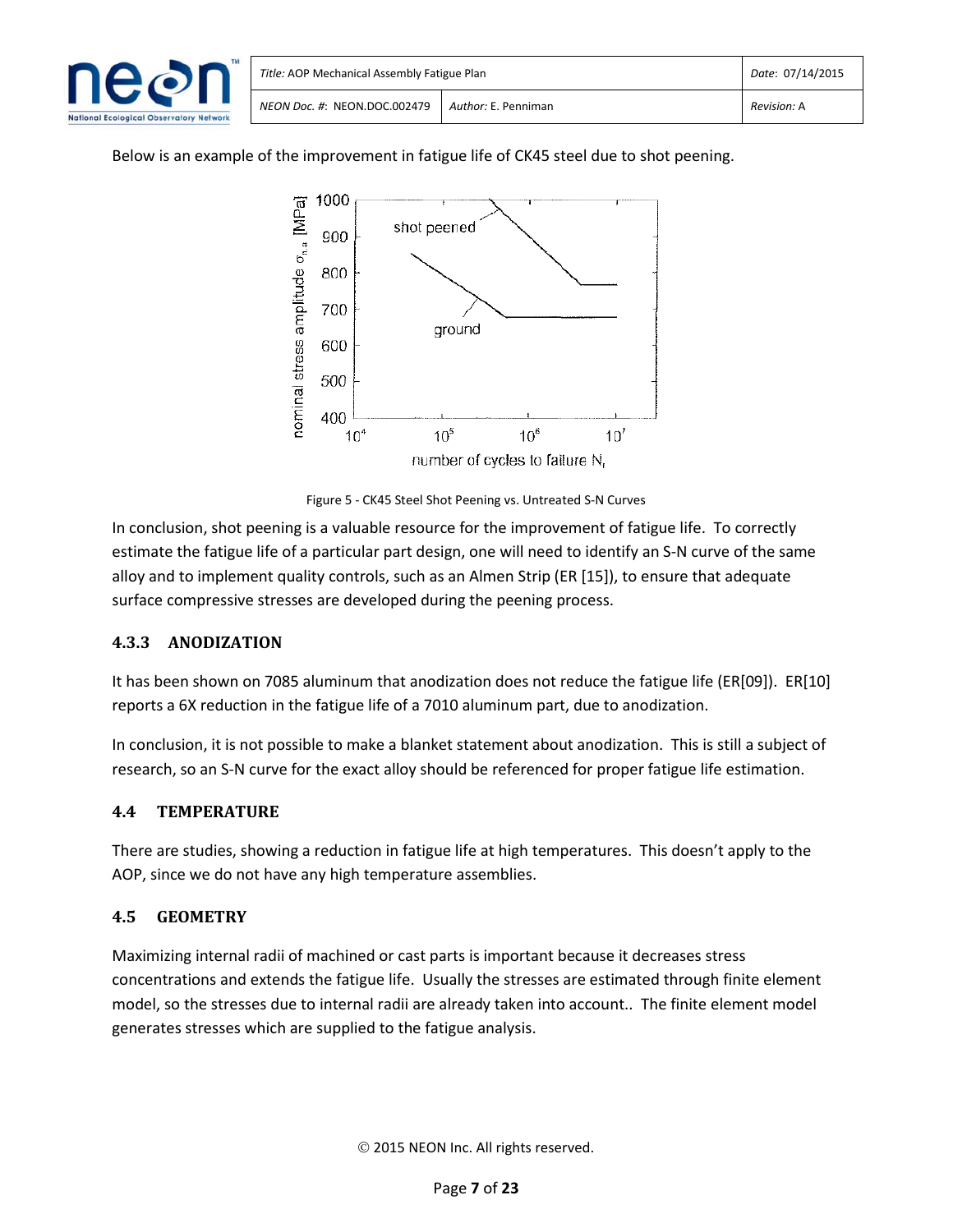

## **4.6 INCLUSIONS**

Inclusion is any localized defect in the casting or treatment of the material. Inclusions serve as crack nucleation sites which contribute to the formation of cracks. Inclusions are not by design and they could happen in any assembly. Inclusions are mitigated by the early proof loading, testing, and inspection regimens outlined in Table 1.

## **4.7 STRESS CORROSION CRACKING (SCC)**

Pure corrosion would be outside the scope of this document but SCC is different. It is caused by a combination of chemical environment, tensile stress and alloy as shown in Figure 6.



Figure 6 - Factors Required for SCC

In conclusion SCC is something to be aware of if an assembly is continually exposed to a chemical environment, especially salts. It is important that a compatible alloy is selected early in the design cycle. In all of the AOP mechanical systems, there are currently no situations where chemical combinations capable of causing SCC are present.

## **5 INTERPRETING S-N CURVES**

Most S-N curves have few data points relative to the number required for any kind of statistical certainty. Many researchers mentioned in ER[11] have noted how inconsistent the fatigue life is from sample to sample.

## **5.1 Random Fatigue Model**

The random fatigue model takes into account the sample-sample variability in fatigue life. This model is endorsed by ER[05] and ER[13]. In conclusion, the Random Fatigue Model is the most useful and representative interpretation of the S-N curve. Also, the Random Fatigue Model explains the variability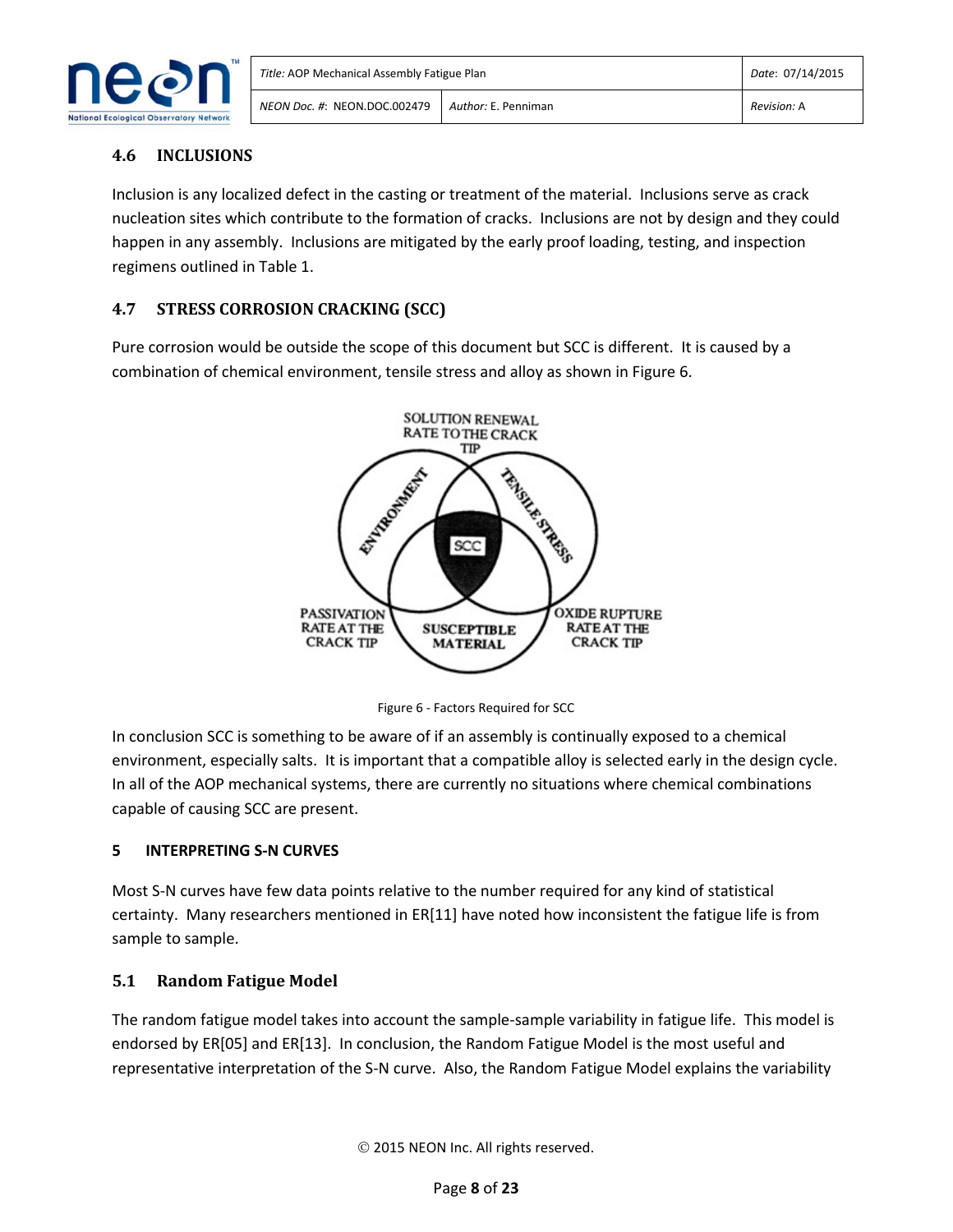

in high-cycle test results which have been inhibiting researchers from implementing a useful model for high-cycle fatigue.

The random fatigue model is comprised of 2 parts: the S-N curve shown in Figure 1and the error equation ε pictured in Figure 7. Equation 1 has been adapted from ER[11], as explained in Appendix 11.1, for use with any unit system and expressed in terms of stress as a function of number of cycles. Here is a description of the parameters:

 $\gamma_0$  (units: pressure): At cycle n=1, this represents how much higher the stress is than the fatigue limit. The value is always a positive scalar.

 $V_1$  (unitless): This parameter associated with slope and slope change. The value is always a negative scalar.

 $\gamma$ 2 (units: pressure): This is the Fatigue limit. The value is usually a positive scalar, yet there is

no reason why it can't be negative. This would mean that the material effectively has no fatigue limit (because it would need to remain under compression to avoid cracking).

Equation 1 – S-N curve portion of the Random Fatigue model (ER[11]). Here stress is denoted by  $\sigma(n)$  consistent with the notation of ER [11]. The symbol S is used to denote stress throughout this document

$$
\sigma(n) := \gamma_2 + \gamma_0 \cdot n^{\gamma_1}
$$
\n, inversely:

\n
$$
n(\sigma) = \left(\frac{\sigma - \gamma_2}{\gamma_0}\right)^{\frac{1}{\gamma_1}}
$$
\n(1)

This equation has good agreement for ultra-high cycle fatigue (ER[13]), but not low cycle fatigue. Also, keep in mind that there is also variability in the fatigue limit from sample to sample (ER[13]). This could be due to factors affecting fatigue, listed in Section 4 or it could be the nature of crack initiation which originates from persistent slip bands according to ER[02]. Because the persistent slip bands can form an intrusion or extrusion, the process of crack initiation is a random walk; therefore there is variability in the cycles and stress required for crack initiation.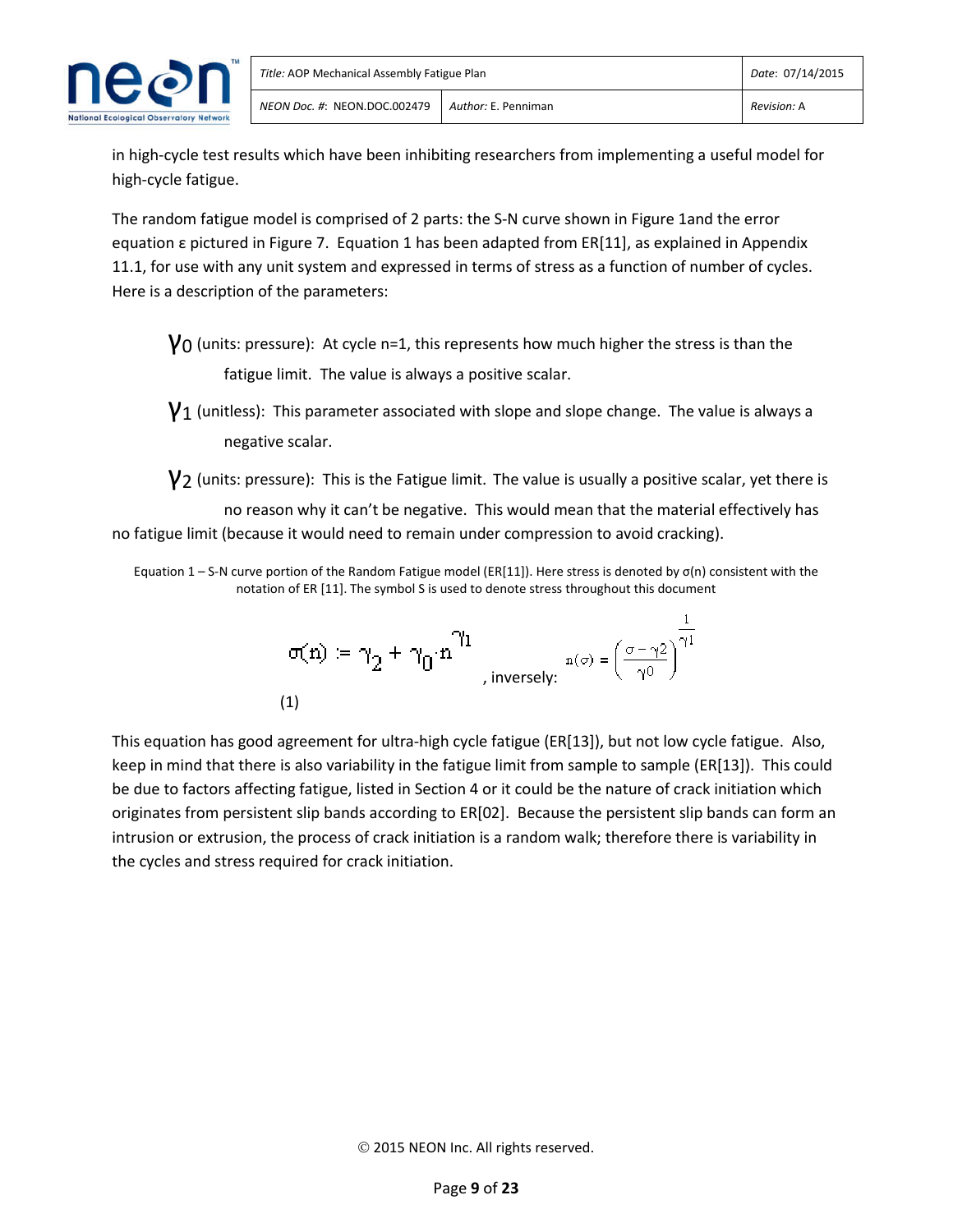

| Title: AOP Mechanical Assembly Fatigue Plan | Date: 07/14/2015                   |  |  |  |
|---------------------------------------------|------------------------------------|--|--|--|
| NEON Doc. #: NEON.DOC.002479                | Revision: A<br>Author: E. Penniman |  |  |  |



Figure 7 – Different profiles of the error equation along the S-N curve for laminate panel (ER[11])

As you can see, to a small extent, in Figure 7, the error equation becomes wider for a lower stress level. This is especially true for other materials like Ti6Al4V pictured in Figure 8.



Figure 8 - S-N curve for Ti6AlV4 using the Random Fatigue model (ER[05])

#### **6 FATIGUE PLAN**

A lifetime fatigue maintenance regimen was developed to mitigate the following risks:

Material inclusions and workmanship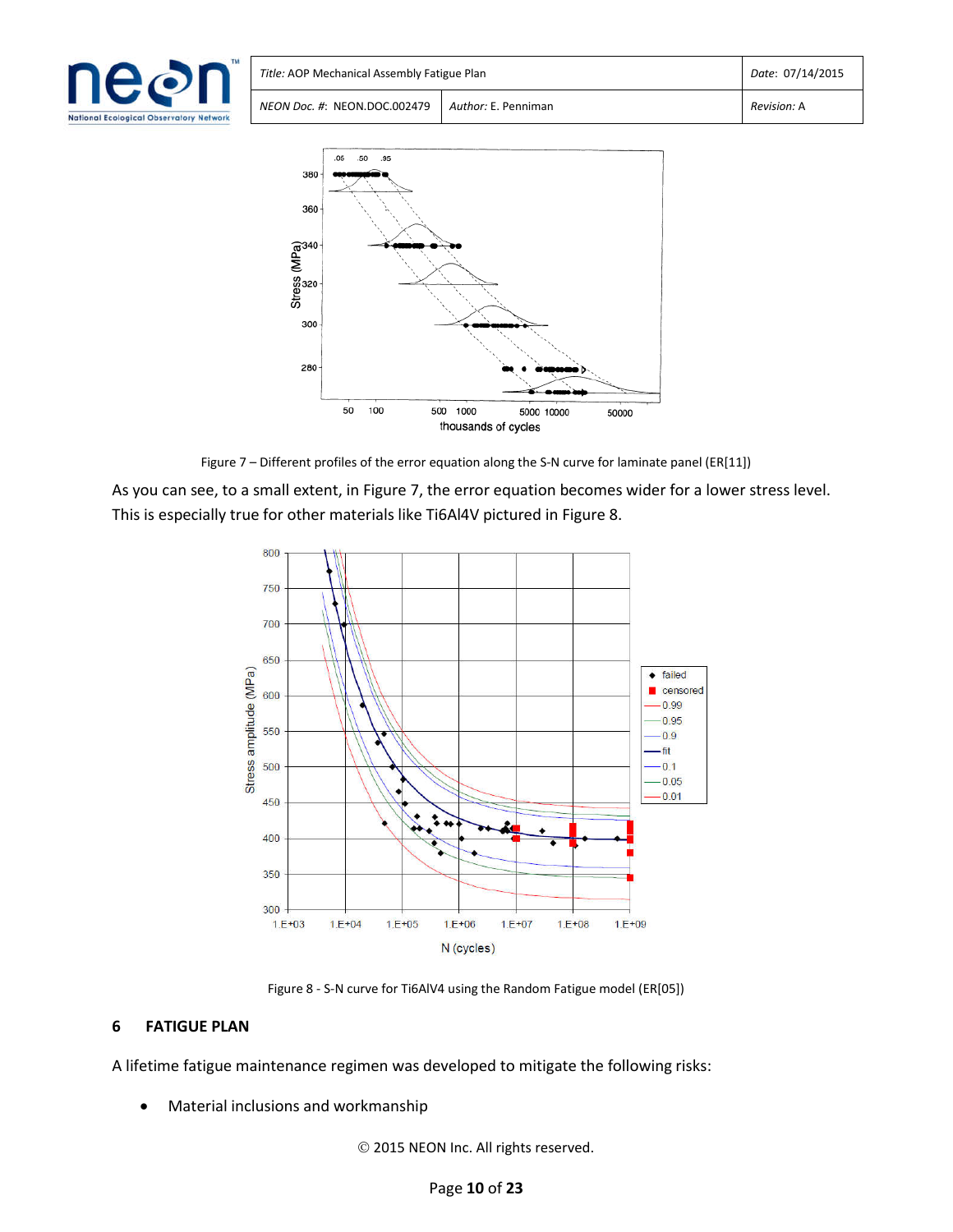

- Incomplete, and marginally representative, S-N curves
- Fatigue failure which is up to 2σ away from the mean predicted N (on the S-N curve)
- Weld fatigue limit reduction

Examples of factors, which are not assumed, and must be separately worried about, are:

- Design and analysis mistakes
- **•** Corrosion
- Abuse and wear of the assembly
- Fabrication of and/or modification of the assembly to be different than the intended design

#### **6.1 Developing Lifetime Fatigue Plans for Components and Assemblies**

The first step in developing a lifetime fatigue maintenance regimen for each component or assembly is to look up an S-N (Wohler) curve for the material being considered. Then, from a finite element analysis, identify the maximum stress to which the component of assembly will be subjected and look up the maximum number of cycles, N. Table 1 can then be used to determine the appropriate mitigation strategy for the component or assembly under consideration.

Table 1 provides criteria for all components and assemblies. To use this table, first determine the anticipated maximum stress in the assembly  $(1<sup>st</sup>$  column) and the amount of structural redundancy and impact (Top row), then determine the required fatigue maintenance regimen from the matrix in Table 1.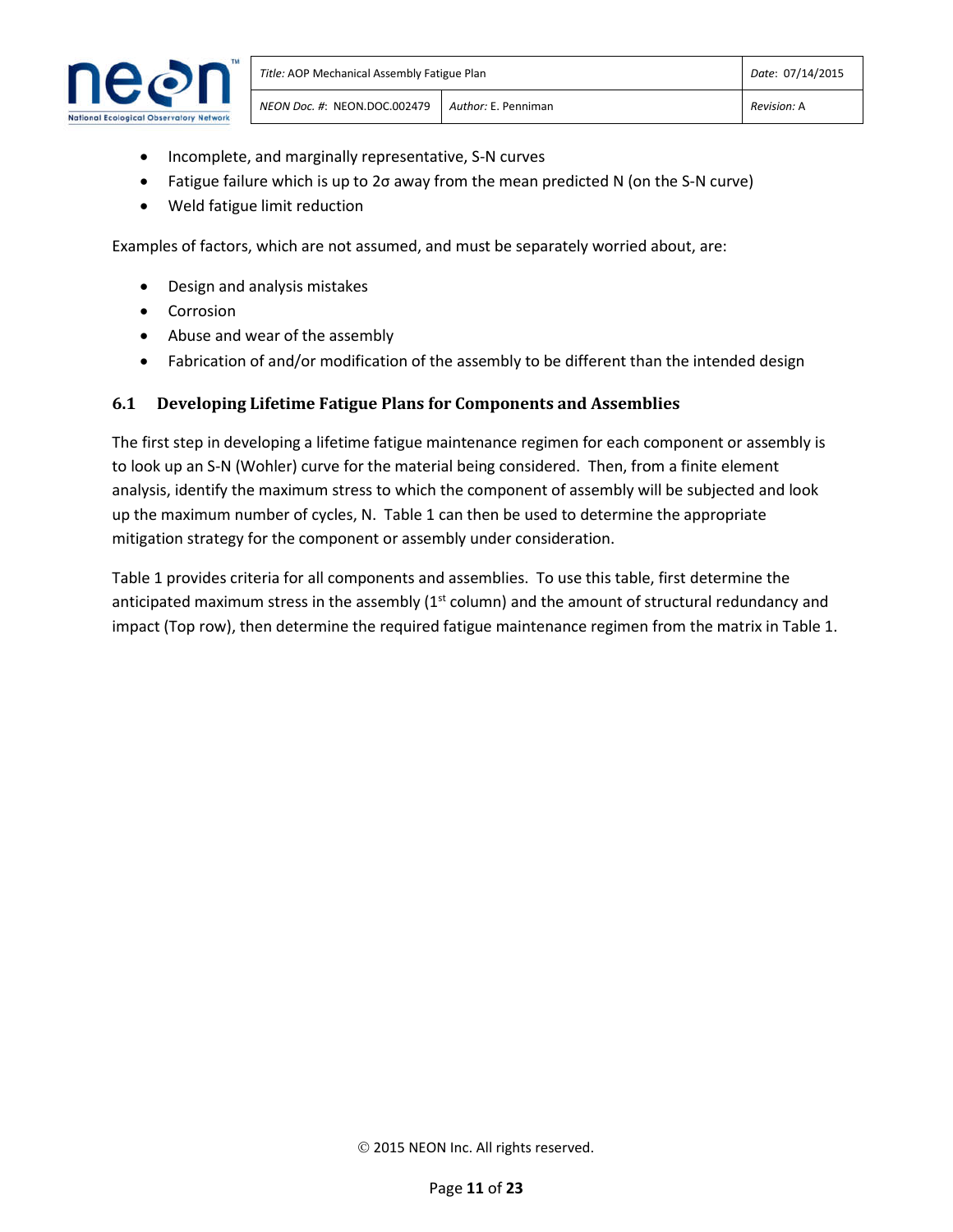

|                     |                                                                                                                                                                             |                                                                                                                                                                                                                                                                       | <b>REDUNDANCY AND IMPACT</b>                                                                                                                                                                                                                                                              |                                                                              |  |  |
|---------------------|-----------------------------------------------------------------------------------------------------------------------------------------------------------------------------|-----------------------------------------------------------------------------------------------------------------------------------------------------------------------------------------------------------------------------------------------------------------------|-------------------------------------------------------------------------------------------------------------------------------------------------------------------------------------------------------------------------------------------------------------------------------------------|------------------------------------------------------------------------------|--|--|
|                     |                                                                                                                                                                             | 1. Single failure<br>can cause injury<br>or >\$100k in<br>damage                                                                                                                                                                                                      | 2. Only multiple<br>failures can cause<br>injury or >\$100k in<br>damage                                                                                                                                                                                                                  | 3. Injury or<br><= \$100k damage<br>is not possible by<br>structural failure |  |  |
| <b>STRESS LEVEL</b> | A. Stress is within<br>S-N curve<br><b>B. Stress is too</b><br>low for S-N curve<br>C. A fatigue limit<br>exists for the<br>material and the<br>stress level is<br>below it | <b>CATEGORY 4</b><br>Period: Time it<br>takes for a crack<br>to grow from 1%<br>to 2% of the<br>structural<br>member<br>thickness.<br><b>Service: Proof</b><br>load to 2x the<br>working load limit<br>(WLL) and inspect<br>for cracks.<br>Replace: N/2 or<br>cracked | <b>CATEGORY 3</b><br>Period: N/10<br>Service: Inspect for<br>cracks<br>Replace: N/2 or<br>cracked<br><b>CATEGORY 2</b><br>Period: N/10<br>Service: Inspect for<br>cracks<br>Replace: If cracked<br><b>CATEGORY 1</b><br>Period: none<br>Service: none<br>Replace: if no longer functional |                                                                              |  |  |
|                     |                                                                                                                                                                             |                                                                                                                                                                                                                                                                       |                                                                                                                                                                                                                                                                                           |                                                                              |  |  |
|                     |                                                                                                                                                                             | Period: time interval between inspections                                                                                                                                                                                                                             |                                                                                                                                                                                                                                                                                           |                                                                              |  |  |
|                     | Service: activity to be conducted to monitor condition<br>Replace: time interval or condition when component shall be replaced                                              |                                                                                                                                                                                                                                                                       |                                                                                                                                                                                                                                                                                           |                                                                              |  |  |

Table 1 –Fatigue Maintenance Chart

## **7 FATIGUE LIMIT ESTIMATION PROCESS**

The procedure for estimating the fatigue limit for a component or assembly is shown in Figure 9. First establish the working loads on the part and then determine the maximum tensile stress using a Finite Element Model (FEM). This process is documented for the major assemblies making up AOP Payload I in AD [01]. In addition, a similar procedure has been conducted and documented in AD [01] for major components such as the Payload Integration Mount (PIM) lifting ring. Finally, the loading frequency is determined from the operational environment to which the part is subjected to, and N is calculated.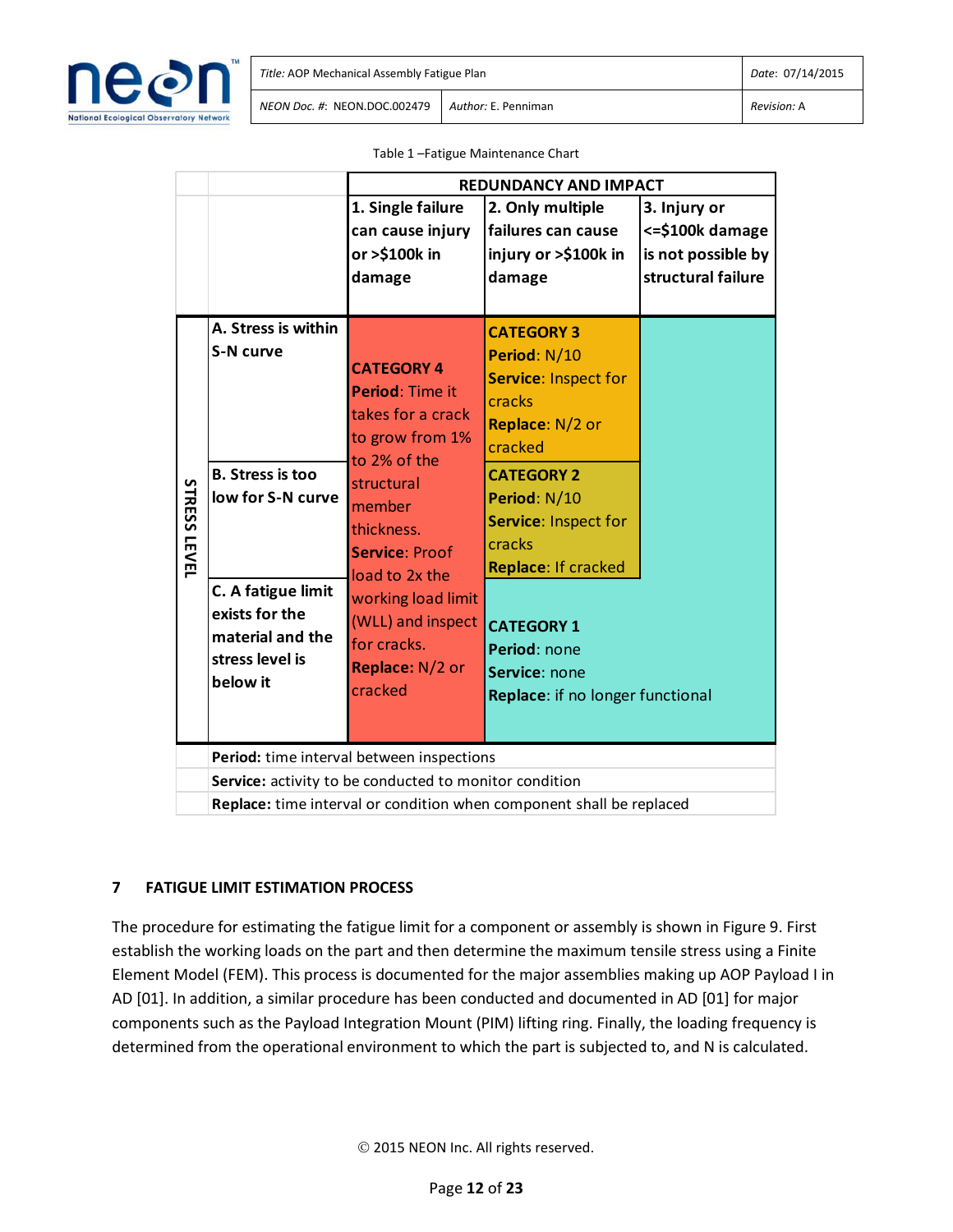



## **8 CRACK GROWTH RATE ESTIMATION PROCESS**

The procedure for estimating the growth rate of a crack is shown in Figure 10. First, establish the working loads on the part and then determine the maximum tensile stress using a Finite Element Model (FEM). Next, most identify likely area for cracking – these are typically notched areas, joints, or internal radii. Determine the stress intensity factor equation corresponding to the crack area geometry. From a study on the same material, determine the crack growth rate (i.e., crack growth distance per cycle). It is important that treatments used in the study correspond to those treatments used on the material being evaluated since these can affect the strength of the material and crack propagation. Determine the loading frequency and then calculate the crack growth rate.

In extreme situations (i.e., high loads, potential for human injury), estimates of crack propagation should be supported with testing to improve confidence in the analysis.



## \*Material: Alloy, including heat treatment, and surface properties

Figure 10: Crack Growth Rate Estimation Process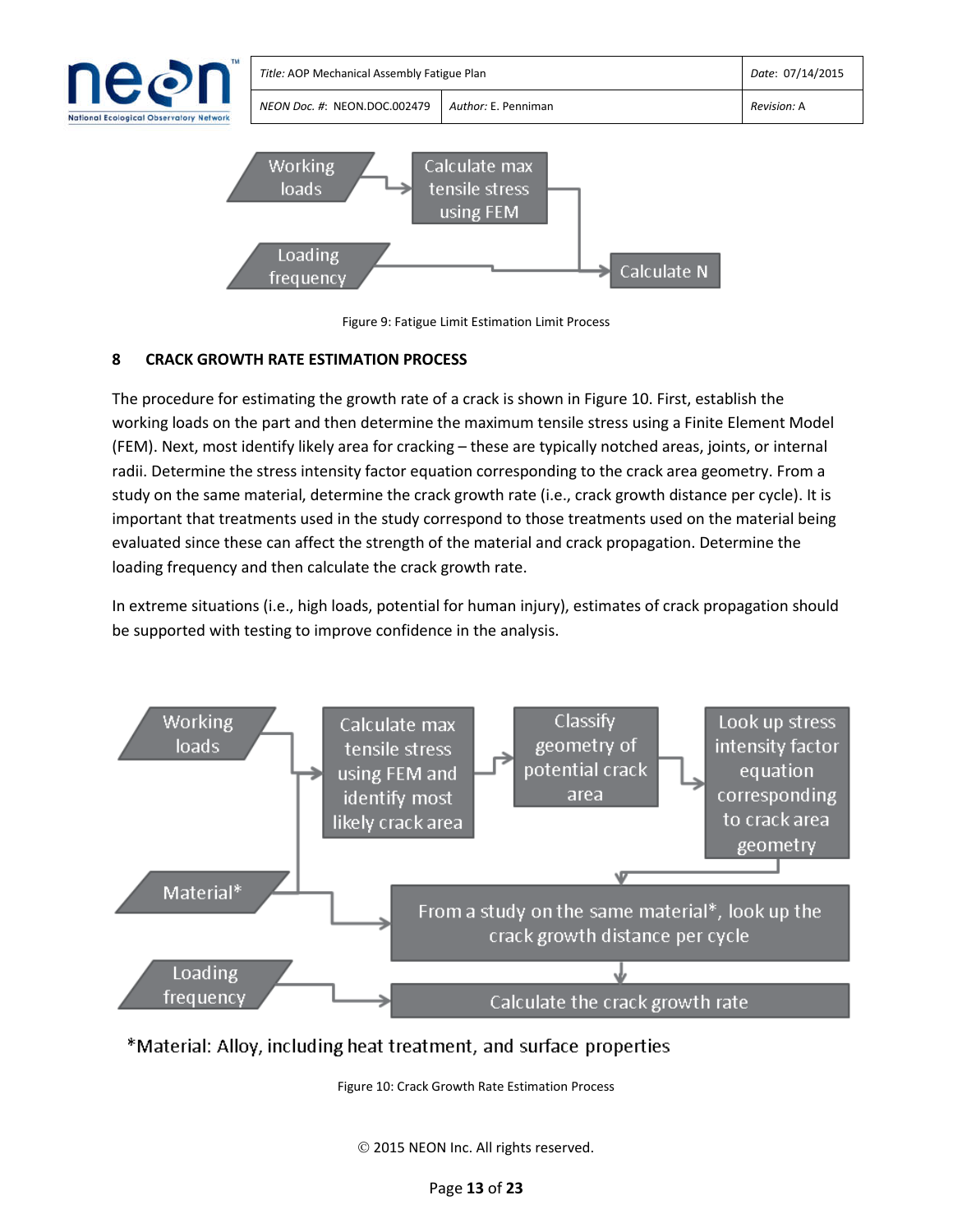

#### **9 EXAMPLE**

As an example of applying this process, we can consider the titanium lifting ring. The lifting ring is the interface between the PIM and the lifting fixture. It comes into play when the Payload is lifted into and out of the aircraft with a forklift during integration and de-integration. The mechanical failure of a lifting ring could potentially result in serious damage to the payload and/or aircraft, and could cause injury to personnel. Therefore, this failure mechanism falls under Category 4 in terms of redundancy and impact in Table 1. Now we need to do the crack growth rate estimation process. Here are the input parameters:

- Working load: 1.3kN
- Material: Ti6Al4V, sanded
- Loading frequency: 20/year

The max tensile stress is conservatively estimated from Figure 11, since the Von Mises >= Tensile stress.



Figure 11 - Ti6Al4V lifting ring loaded with a WLL of 1.3kN

Here is the calculation for the inspection/testing period: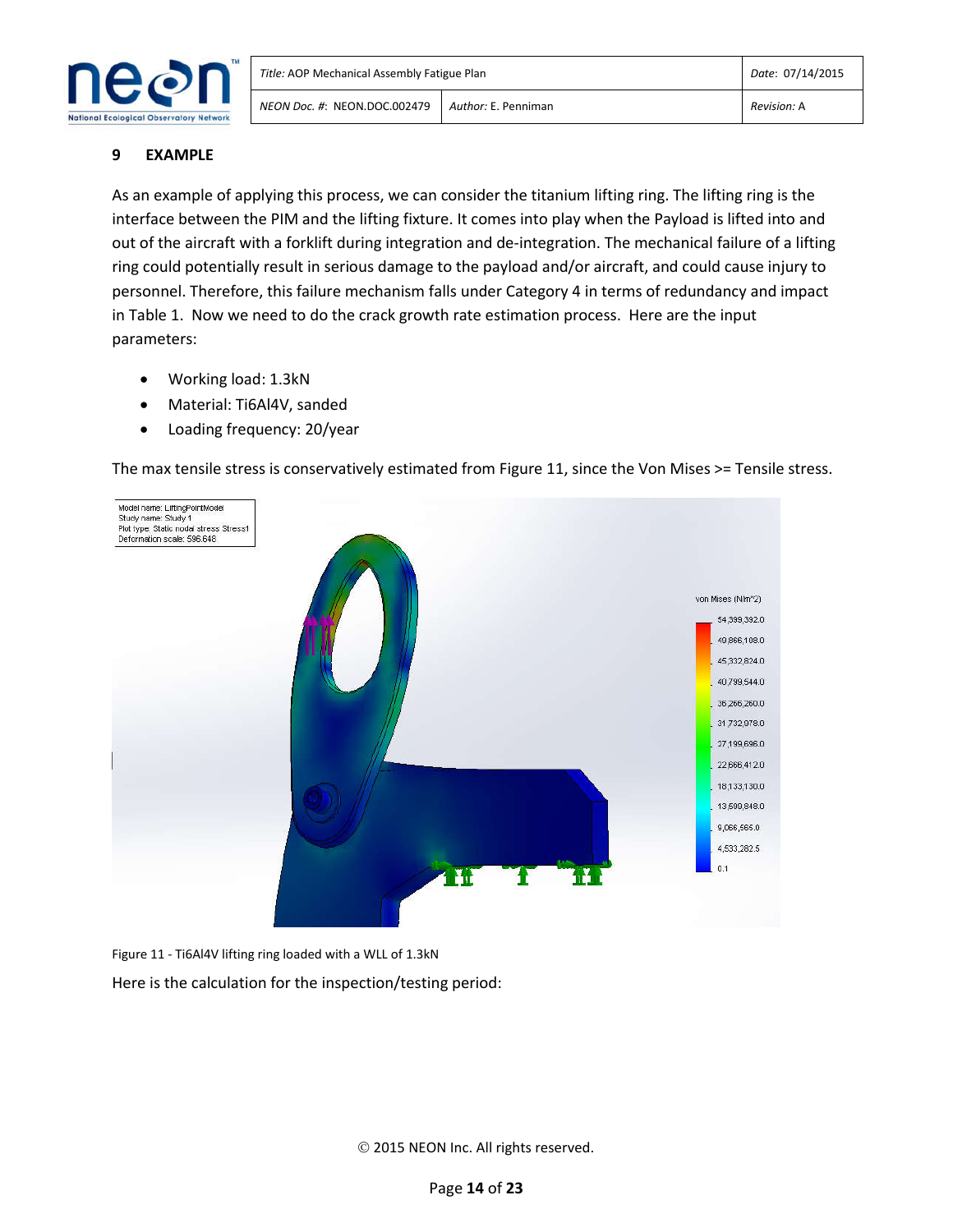



## **10 GUIDELINES FOR SELECTED MATERIALS**

The materials evaluated in this section are the primary materials used on the AOP-1 Payload Integration Mount (PIM) and on ground equipment supporting AOP flight operations and laboratory activities.

#### **10.1 6061-T6 Aluminum**

6061-T6 is very common, weldable, heat treatable, machinable, and has decent corrosion resistance. The fatigue data from ER[12] were fitted with Equation 1 and are shown in Figure 12, represented by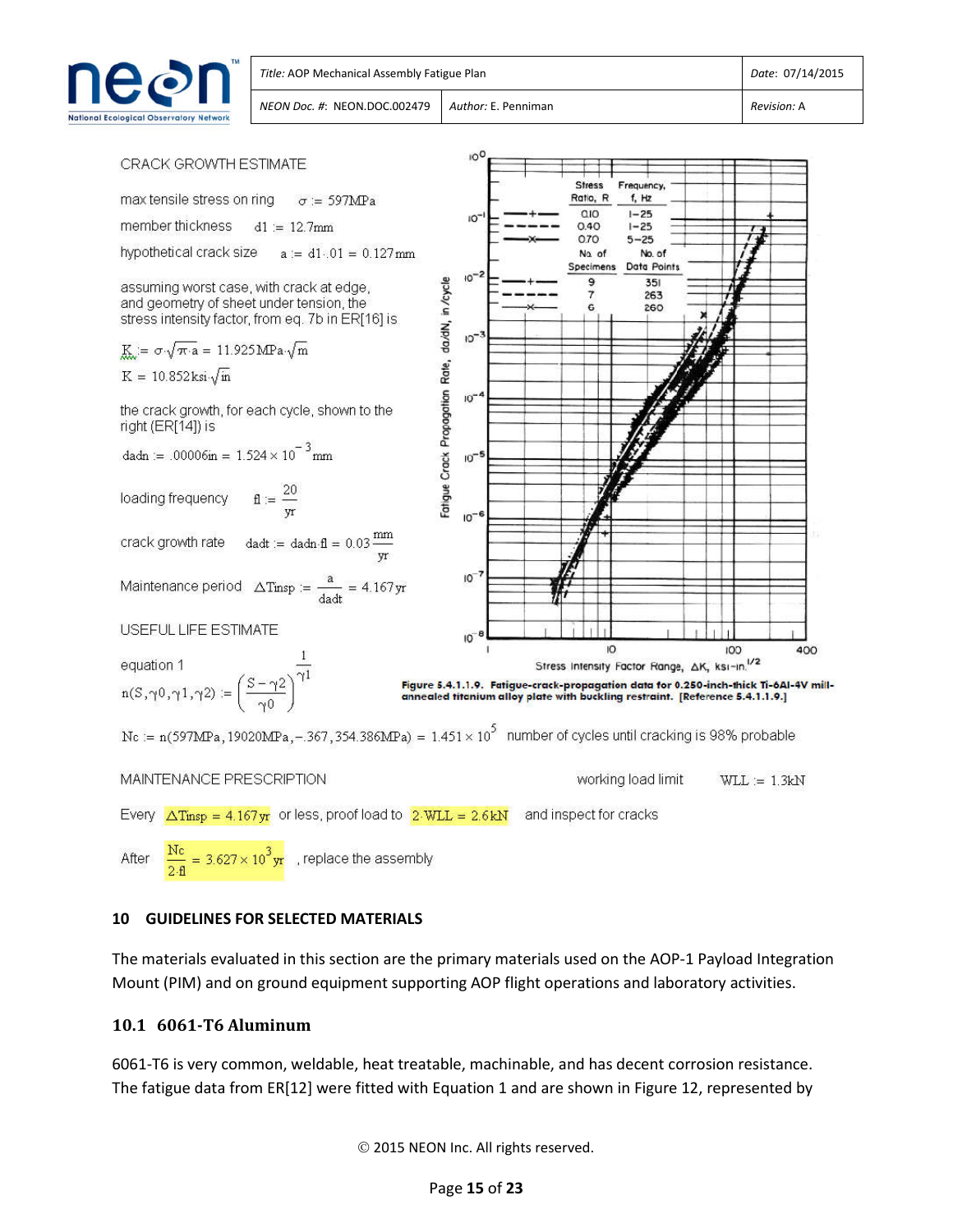

curve S. The fit was shown to have a roughly Gaussian residual, shown in Figure 13. The following curves S84 and S98 were fitted to stay 1σ and 2σ away from S, using localized standard deviations. The coefficients for equations S, S84, and S98 are listed in Table 2.



Figure 12 - 6061-T6 S-N data from a rotating beam test (ER[12]) fitted with the RFL Equation 1



Figure 13 - Probability density of the residual left by fitting Equation 1 to the 6061-T6 S-N data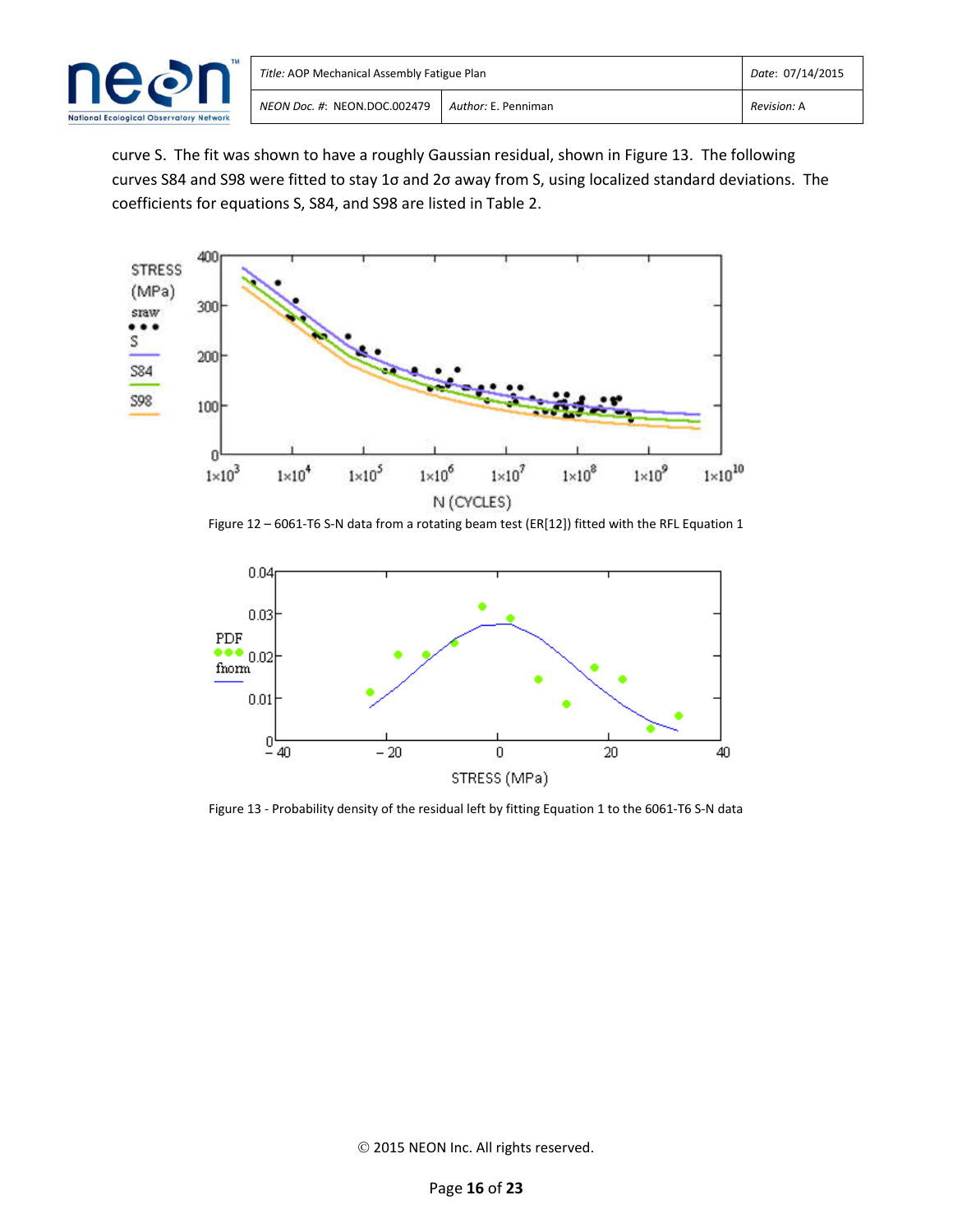

| <b>Equation</b> | S(n) | γ0 (Mpa)  γ0 (KSI) | $\gamma_1$ | lv1      | y2<br>(fatigue limit)   (fatigue limit)<br>(Mpa) | v <sub>2</sub><br>(KSI) |
|-----------------|------|--------------------|------------|----------|--------------------------------------------------|-------------------------|
| S (best-fit)    |      | 1547               | 224.37     | $-0.211$ | 64.744                                           | 9.390                   |
| S84 (84%        |      |                    |            |          |                                                  |                         |
| confidence)     |      | 1546               | 224.23     | $-0.213$ | 51.558                                           | 7.478                   |
| S98 (98%        |      |                    |            |          |                                                  |                         |
| confidence)     |      | 1548               | 224.52     | $-0.216$ | 38.372                                           | 5.565                   |

| Table 2 - 6061-T6 fatigue equations indicating max allowable stress as a function of number of cycles (n) |  |  |  |
|-----------------------------------------------------------------------------------------------------------|--|--|--|
|                                                                                                           |  |  |  |

As indicated in section 5, there is variability in the stress required for crack initiation and variability in the fatigue limit. This variability can be taken into account by using equations S84 and S98. Also note that there is a significant degradation in the fatigue limit if the structure is notched with sharp internal radii, such as 25µm (ER[12]). There is a slight chance that research will uncover a new lower fatigue limit, but as long as prudent risk mitigation is taken as described in Table 1, then the risk of changing research findings is also mitigated. Therefore equations S84 and S98 can serve as an estimate for fatigue life.

## **10.2 7075-T6 Aluminum**

7075-T6 is one of the strongest aluminum alloys, yet it is unweldable. It has poor corrosion resistance and it is susceptible to stress corrosion cracking. The fatigue data from ER[12] were fitted with Equation 1 and are shown in Figure 14, represented by curve S. The fit was shown to have a roughly Gaussian residual, shown in Figure 15. The following curves S84 and S98 were fitted to stay 1σ and 2σ away from S, using localized standard deviations. The coefficients for equations S, S84, and S98 are listed in Table 3.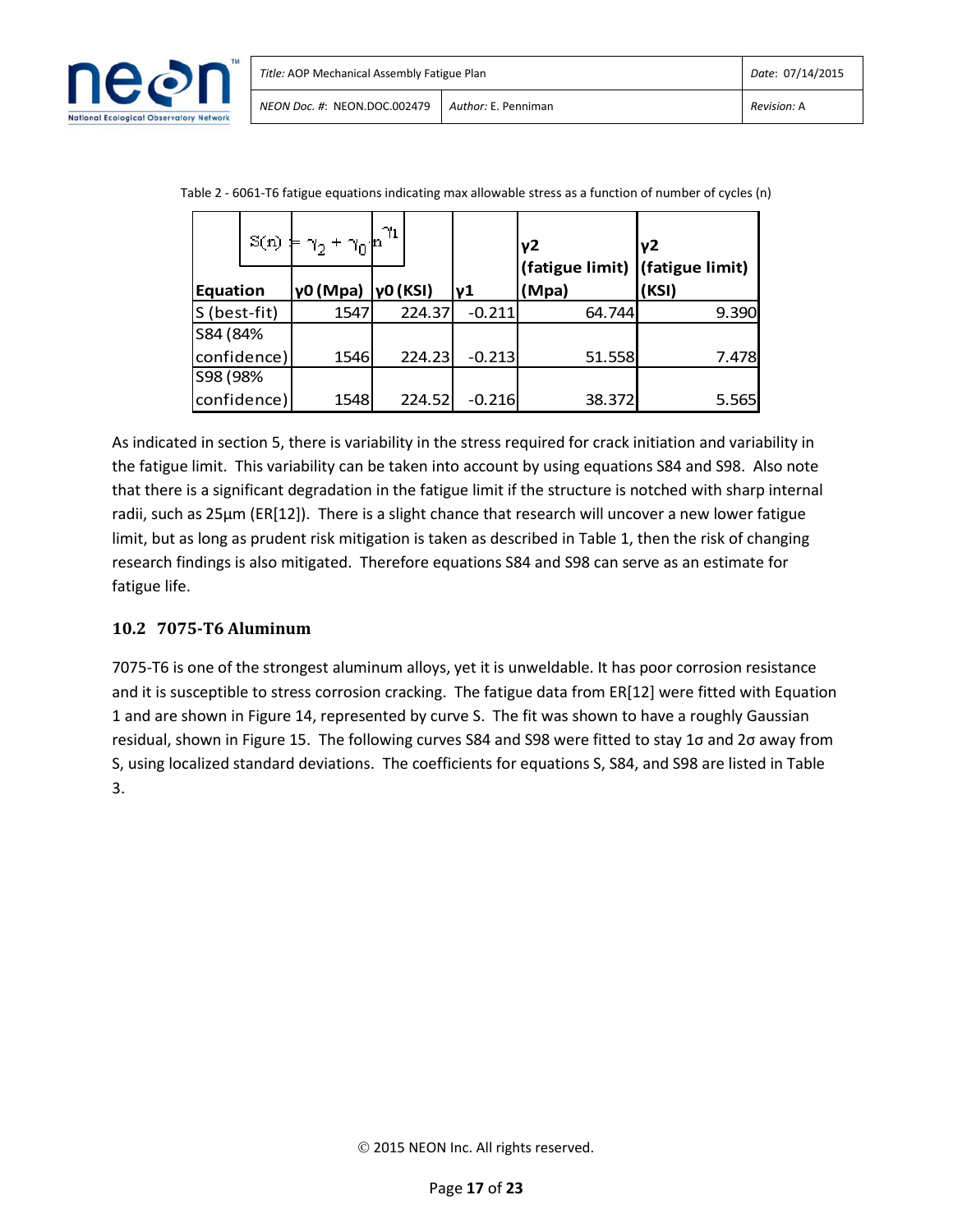



Figure 14 – 7075-T6 S-N data from ER[14], fitted with Equation 1

Test Conditions:

Surface Condition: Unspecified Loading – Axial Frequency - 30 Hz Temperature – RT Environment – Air



Figure 15 - Probability density of the residual from fitting the 7075-T6 data with Eq. 1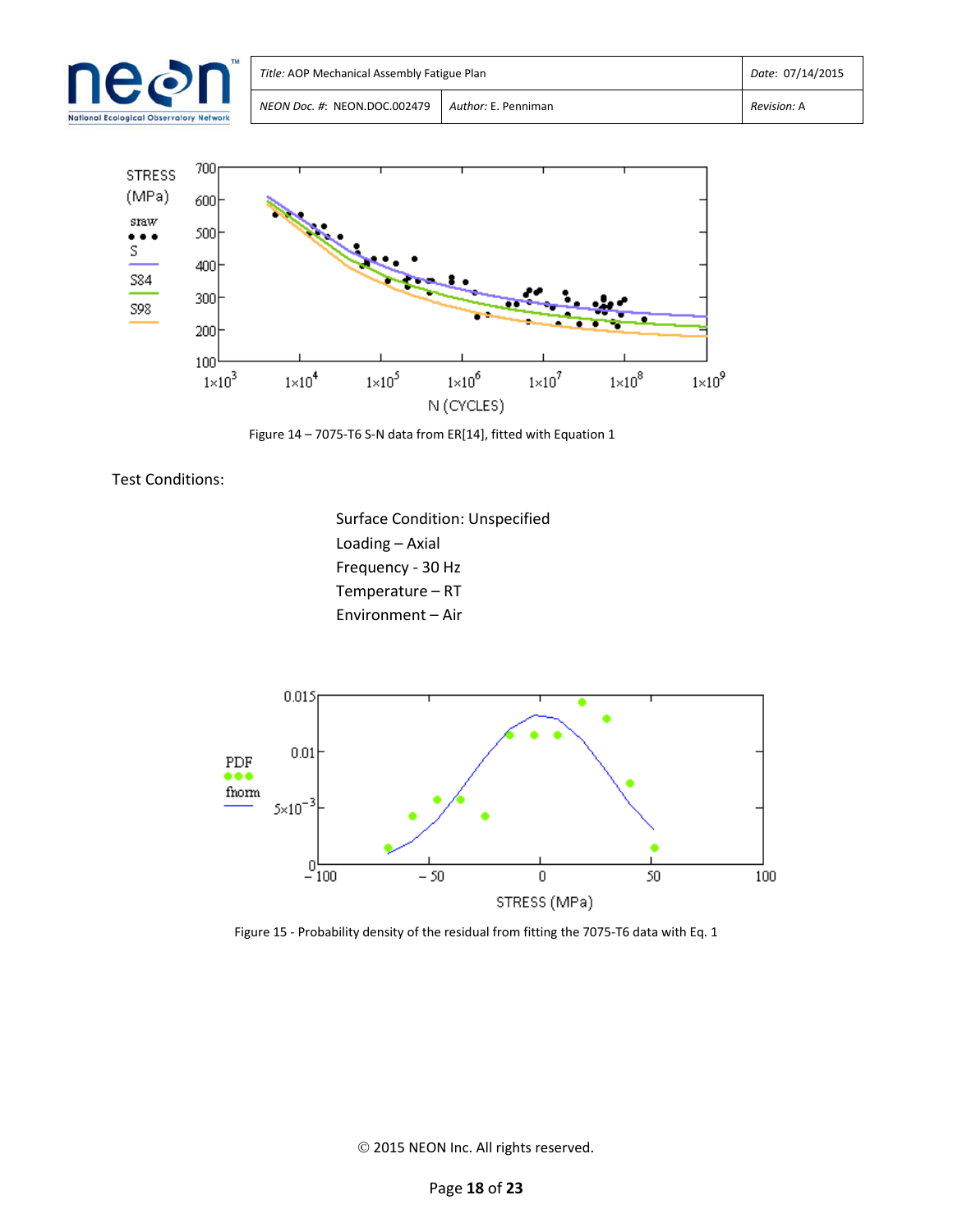

|                 |             | $\mathbb{S}(n)\coloneqq \gamma_2+\gamma_0\cdot n^{\gamma_1}$ |        |          | v <sub>2</sub>                           | γ2     |
|-----------------|-------------|--------------------------------------------------------------|--------|----------|------------------------------------------|--------|
| <b>Equation</b> |             | γ0 (Mpa)  γ0 (KSI)                                           |        | lν1      | (fatigue limit) (fatigue limit)<br>(Mpa) | (KSI)  |
| S (best-fit)    |             | 2967                                                         | 430.33 | $-0.244$ | 217.669                                  | 31.570 |
| S84 (84%        |             |                                                              |        |          |                                          |        |
| confidence)     |             | 3336                                                         | 483.85 | $-0.253$ | 187.314                                  | 27.168 |
| S98 (98%        |             |                                                              |        |          |                                          |        |
|                 | confidence) | 3736                                                         | 541.86 | $-0.261$ | 156.958                                  | 22.765 |

Table 3 - 7075-T6 fatigue equations indicating max allowable stress as a function of number of cycles (n)

As indicated in section 5, there is variability in the stress required for crack initiation and variability in the fatigue limit. This variability can be taken into account by using equations S84 and S98. Also note that there is a significant degradation in the fatigue limit if the structure is notched with sharp internal radii, such as 25µm (ER[12]). There is a slight chance that research will uncover a new lower fatigue limit, but as long as prudent risk mitigation is taken as described in Table 1, then the risk of changing research findings is also mitigated. Therefore equations S84 and S98 can serve as an estimate for fatigue life. Corrosion should also be factored in to the lifetime of the structure.

## **10.3 AZ31 Magnesium**

Magnesium is the lightest commonly available structural alloy. AZ31 is weldable, but it can easily be corroded. It has about 2/3 the density of aluminum. The yield strength of AZ31 is less than 6061-T6, but the fatigue strength is estimated to be higher for AZ31. Magnesium also has the highest damping capacity of all of the structural alloys. Magnesium is the easiest to machine of all structural alloys.

The fatigue data from ER[12] were fitted with Equation 1 and are shown in Figure 16, represented by curve S. The fit was shown to have a roughly Gaussian residual, shown in Figure 15. The following curves S84 and S98 were fitted to stay 1σ and 2σ away from S, using localized standard deviations. The coefficients for equations S, S84, and S98 are listed in Table 3.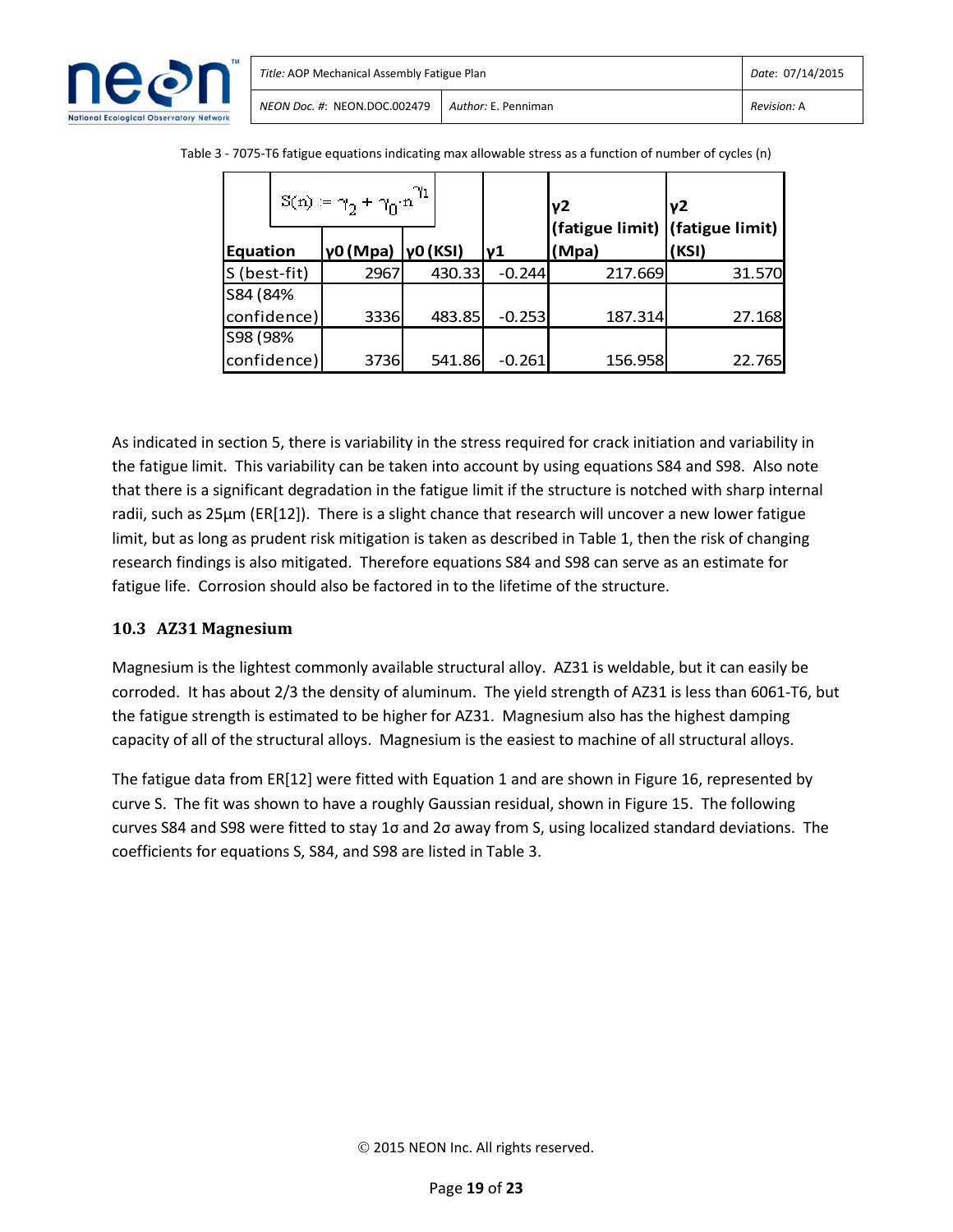|                                                | Title: AOP Mechanical Assembly Fatigue Plan | Date: 07/14/2015    |             |
|------------------------------------------------|---------------------------------------------|---------------------|-------------|
| <b>National Ecological Observatory Network</b> | NEON Doc. #: NEON.DOC.002479                | Author: E. Penniman | Revision: A |



Figure 16 – S-N test results of AZ31B-F samples fit with Equation 1 (ER[14])

Test Conditions:

Surface Condition: Polished sequentially with # 320 aluminum oxide cloth, No. 0, 00, and 000 emery paper and finally # 600 aluminum oxide powder in water Loading - Axial Frequency - 1500 cpm Temperature - RT Environment – Air



Figure 17 - Probability density of the residual from fitting the AZ31 data with Eq. 1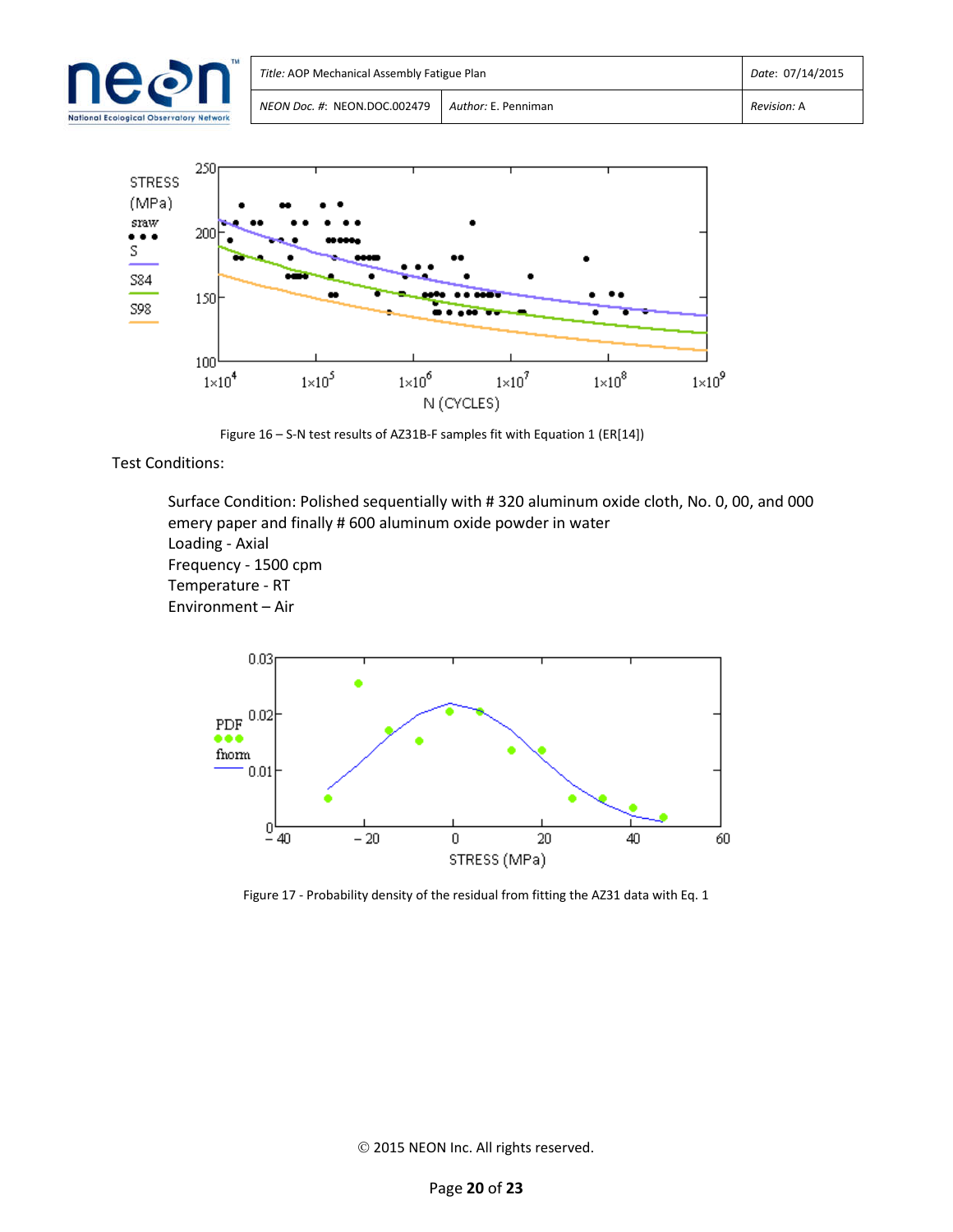

| Title: AOP Mechanical Assembly Fatigue Plan | Date: 07/14/2015    |             |
|---------------------------------------------|---------------------|-------------|
| NEON Doc. #: NEON.DOC.002479                | Author: E. Penniman | Revision: A |

Table 4 - AZ31B fatigue equations indicating max allowable stress as a function of number of cycles (n)

|              | $\mathbb{S}(n) := \gamma_2 + \gamma_0 \!\cdot\! n^{\gamma_1}$ |          |          | γ2<br>(fatigue limit) | ν2<br>(fatigue limit) |
|--------------|---------------------------------------------------------------|----------|----------|-----------------------|-----------------------|
| Equation     | γ0 (Mpa)                                                      | VO (KSI) | ν1       | (Mpa)                 | (KSI)                 |
| S (best-fit) | 340                                                           | 49.30    | $-0.14$  | 116.226               | 16.857                |
| S84 (84%     |                                                               |          |          |                       |                       |
| confidence)  | 288                                                           | 41.82    | $-0.131$ | 101.963               | 14.788                |
| S98 (98%     |                                                               |          |          |                       |                       |
| confidence)  | 241                                                           | 34.96    | $-0.120$ | 87.7                  | 12.720                |

Figure 16 represents the estimated mean fatigue strength. There will always be variation from this. To achieve these results it is important to maximize internal radii and prevent corrosion.

#### **10.4 Ti6Al4V Titanium**

This is the most commonly used titanium alloy. It is very strong and very corrosion resistant, even at high temperatures. It is weldable, but requires a completely oxygen free environment. It has a high fatigue limit and there is a lot of research and testing on it, since it is used throughout the aerospace industry. Titanium is time consuming to machine, requiring low speeds and rigid setups. Paradoxically, titanium is less abrasion resistant than mild steel.



Figure 18 - Ti6Al4V S-N test results from ER[14] using Equation 1

Test Conditions

Surface - RMS 1.6µm Loading — Axial Frequency — 1800 cpm Temperature — RT Environment — Air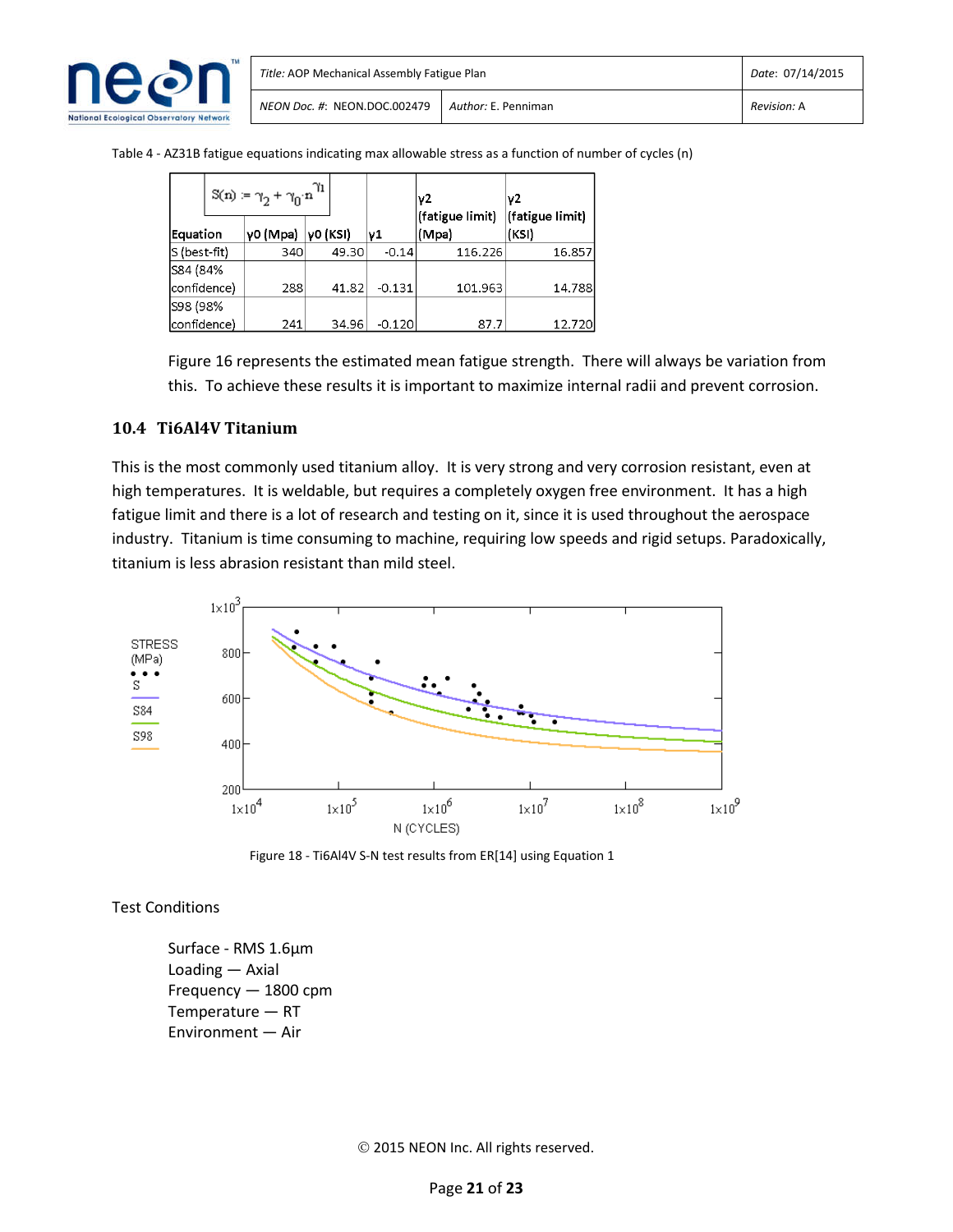| $\bullet$                  | Title: AOP Mechanical Assembly Fatigue Plan | Date: 07/14/2015    |             |
|----------------------------|---------------------------------------------|---------------------|-------------|
| <b>Observatory Network</b> | NEON Doc. #: NEON.DOC.002479                | Author: E. Penniman | Revision: A |



Figure 19 - Probability density of the residual from fitting the Ti6Al4V data with Eq. 1

|  | Table 5 - Ti6AIV4 fatigue equations indicating max allowable stress as a function of number of cycles (n) |  |
|--|-----------------------------------------------------------------------------------------------------------|--|
|  |                                                                                                           |  |

|              | $\mathbb{S}(n) := \gamma_2 + \gamma_0 \!\cdot\! n^{\gamma_1}$ |          |          |          | ν2<br>(fatigue limit) | ν2<br>(fatigue limit) |
|--------------|---------------------------------------------------------------|----------|----------|----------|-----------------------|-----------------------|
| Equation     |                                                               | γ0 (Mpa) | y0 (KSI) | ν1       | (Mpa)                 | (KSI)                 |
| S (best-fit) |                                                               | 4587     | 665.29   | $-0.226$ | 413.554               | 59.981                |
| S84 (84%     |                                                               |          |          |          |                       |                       |
| confidence)  |                                                               | 7900     | 1145.80  | $-0.281$ | 383.97                | 55.690                |
| S98 (98%     |                                                               |          |          |          |                       |                       |
| confidence)  |                                                               | 19020    | 2758.62  | $-0.367$ | 354.386               | 51.399                |

As indicated in section 5, there is variability in the stress required for crack initiation and variability in the fatigue limit. This variability can be taken into account by using equations S84 and S98. Also note that there is a significant degradation in the fatigue limit if the structure is notched with sharp internal radii, such as 25µm (ER[12]). There is a slight chance that research will uncover a new lower fatigue limit, but as long as prudent risk mitigation is taken as described in Table 1, then the risk of changing research findings is also mitigated. Therefore equations S84 and S98 can serve as an estimate for fatigue life. Corrosion should also be factored in to the lifetime of the structure.

## **11 APPENDIX**

## **11.1 Converting the Random Fatigue Limit equation**

Original equation presented by Pascual and Meeker (ER [11])